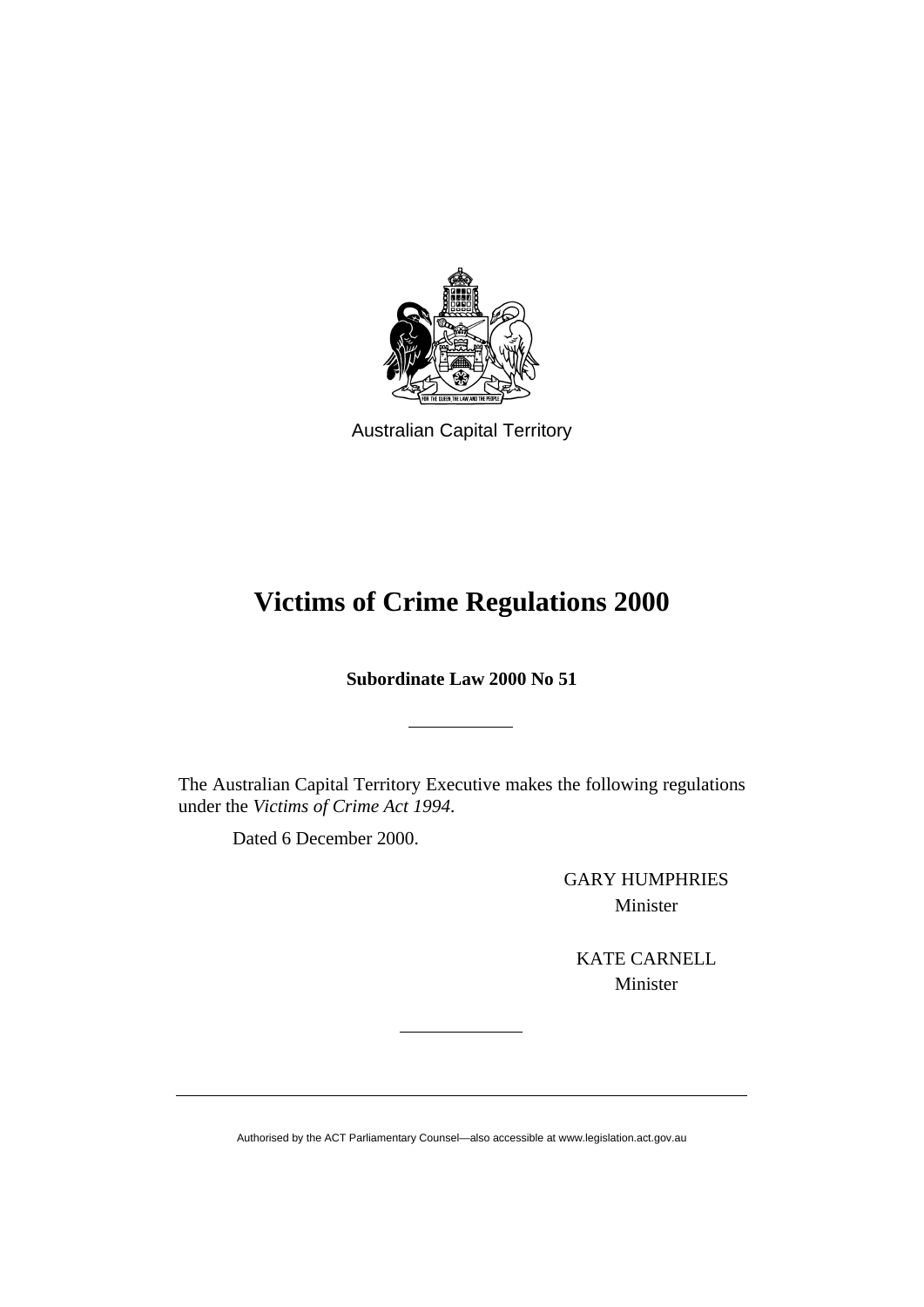

Australian Capital Territory

# **Victims of Crime Regulations 2000**

**Subordinate Law 2000 No 51** 

made under the

*Victims of Crime Act 1994*

# **CONTENTS**

Regulation

# PART 1—PRELIMINARY

- 1 Name of regulations
- 2 Commencement
- 3 Dictionary
- 4 Notes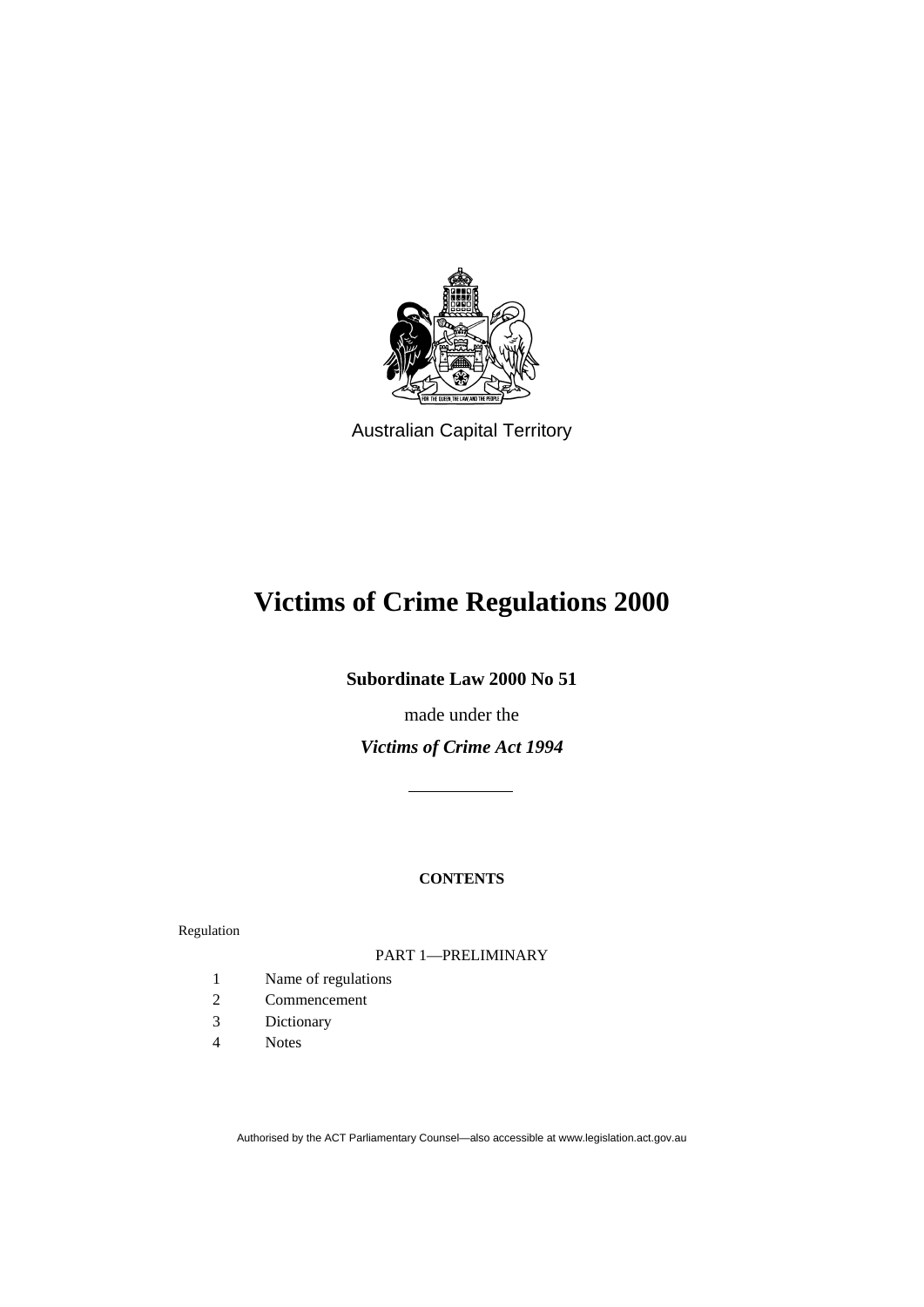#### **CONTENTS**—continued

Regulation

# PART 2—VICTIMS ASSISTANCE BOARD

*Division 2.1—Establishment and membership* 

| 5  | Establishment                                                       |
|----|---------------------------------------------------------------------|
| 6  | Functions                                                           |
| 7  | Membership of board                                                 |
| 8  | Appointed members of board                                          |
| 9  | Conditions of appointment generally                                 |
| 10 | Chairperson and deputy chairperson                                  |
| 11 | Duration of appointment                                             |
| 12 | Term of appointment to be included in instrument of appointment etc |
|    | Division 2.2-Proceedings of board                                   |
| 13 | Time and place of meetings                                          |
| 14 | Procedures governing conduct of meetings                            |
| 15 | Disclosure of interests                                             |
| 16 | Staff of the board                                                  |
| 17 | Guidelines                                                          |
| 18 | Independent arbitrators                                             |
|    | <b>PART 3-VICTIMS SERVICES SCHEME</b>                               |
|    | Division 3.1—The victims services scheme                            |
| 19 | Victims services scheme                                             |
| 20 | Objects of the victims services scheme                              |
| 21 | Responsible service agency                                          |
| 22 | Responsible service agency—functions                                |
| 23 | Responsible service agency-obligations                              |
| 24 | Eligible victims under the victims services scheme                  |
|    | Division 3.2—Review of eligibility decisions                        |
| 25 | Notice to be given of eligibility decisions                         |
| 26 | Who may apply for internal review of decisions                      |
| 27 | Applications for internal review                                    |
| 28 | Internal review                                                     |
| 29 | <b>Eligibility Review Committee</b>                                 |
| 30 | Review by committee                                                 |
| 31 | Committee review                                                    |
| 32 | Review by administrative appeals tribunal                           |
|    | Division 3.3-Levels of service under the victims services scheme    |
| 33 | Level 1 service                                                     |
| 34 | Level 2 service                                                     |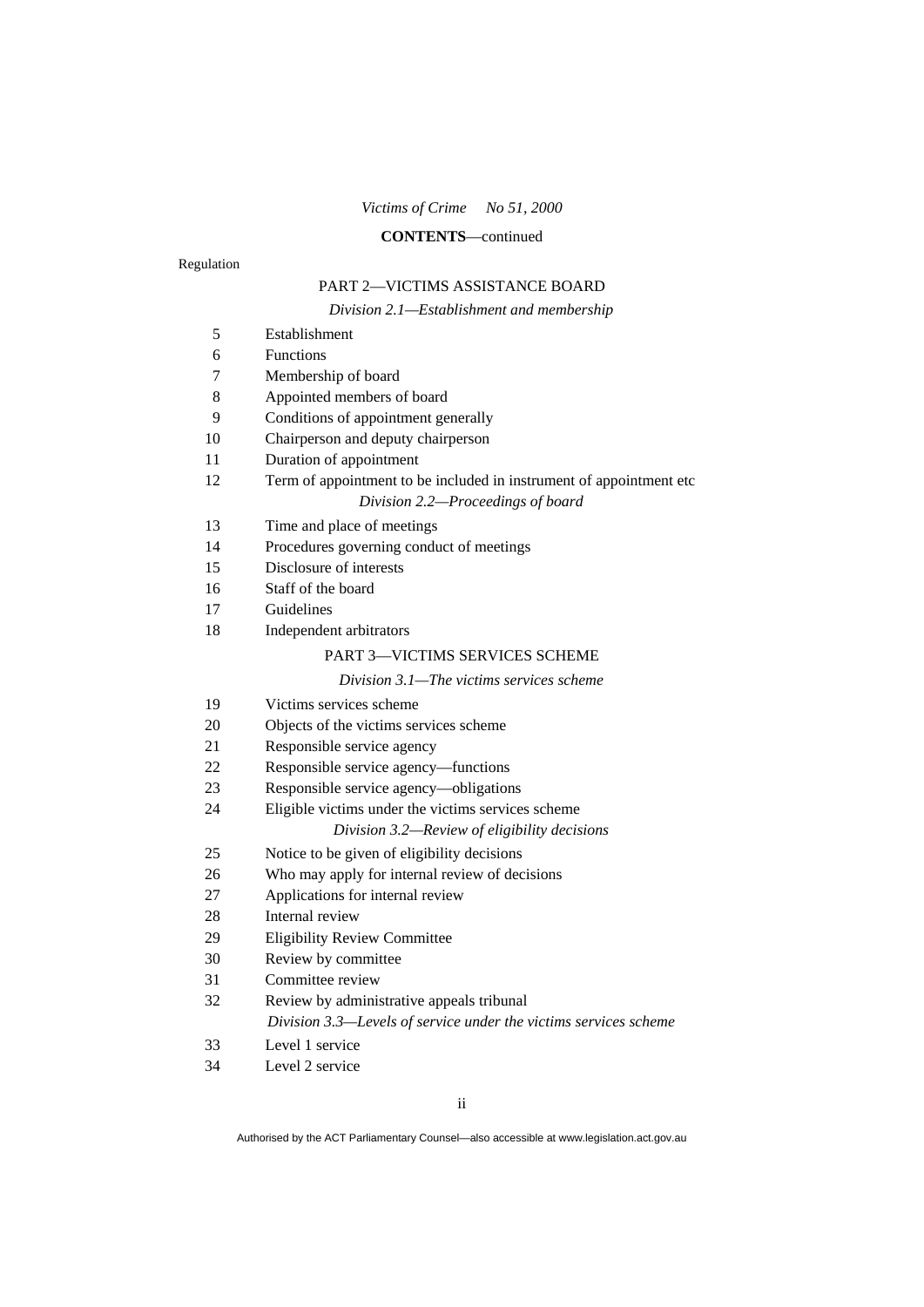#### **CONTENTS**—continued

#### Regulation

- 35 Level 3 service
- 36 Exceptional cases
- 37 How contact hours are provided
- 38 Arbitration—care plans
- 39 Case closure

#### *Division 3.4—Service providers*

- 40 Approved service providers
- 41 Criteria for approval
- 42 Suspension of approval
- 43 Cancellation of approval

#### *Division 3.5—General*

- 44 Volunteer program
- 45 Special financial assistance—statements
- 46 Notice of decisions
- 47 Review of decisions

#### PART 4—MISCELLANEOUS

- 48 Guidelines—volunteers
- 49 Annual reporting authority
- 50 Fees payable for services
- 51 Approved forms

#### PART 5—TRANSITIONAL PROVISIONS

- 52 Definition for pt 5
- 53 Repeal
- 54 Case management records
- 55 Existing approved providers
- 56 Existing entitlements
- 57 Expiration of pt 5

#### DICTIONARY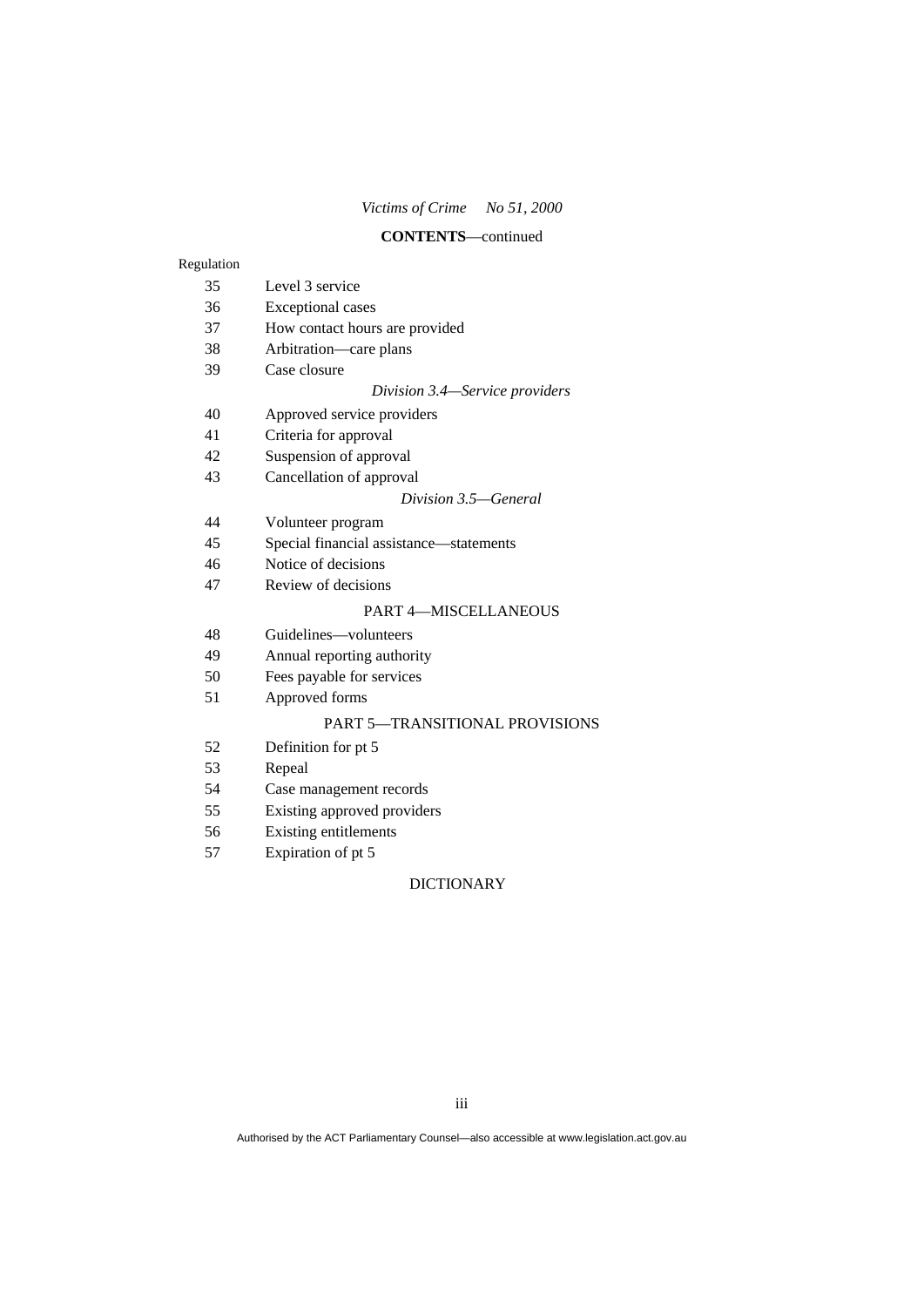# **PART 1—PRELIMINARY**

#### **1 Name of regulations**

These regulations are the *Victims of Crime Regulations 2000*.

#### **2 Commencement**

These regulations commence on 1 January 2001.

*Note 1* Those provisions of regulations that provide for the name and commencement of the regulations automatically commence on the date of notification of the regulations (see *Interpretation Act 1967*, s 10B, as applied by *Subordinate Laws Act 1989*, s 9).

## **3 Dictionary**

 The dictionary at the end of these regulations is part of these regulations.

*Note 1* The dictionary at the end of these regulations defines certain words and expressions used in these regulations and includes references (*signpost definitions*) to other words and expressions defined in other legislation.

For example, the signpost definition '*serious crime*—see the *Victims of Crime (Financial Assistance) Act 1983*, section 2' means the expression 'serious crime' is defined in section 2 of that Act and the definition applies to these regulations.

*Note 2* A definition in the dictionary (including a signpost definition) applies to the entire regulations unless the definition, or another provision of these regulations, provides otherwise or the contrary intention otherwise appears (see *Interpretation Act 1967*, s 11F and s 11G as applied by the *Subordinate Laws Act 1989*, s 9).

#### **4 Notes**

 A note included in these regulations is explanatory and is not part of these regulations.

*Note* See *Interpretation Act 1967*, ss 12 (1), (4) and (5) (as applied by *Subordinate Laws Act 1989*, s 9) for the legal status of notes.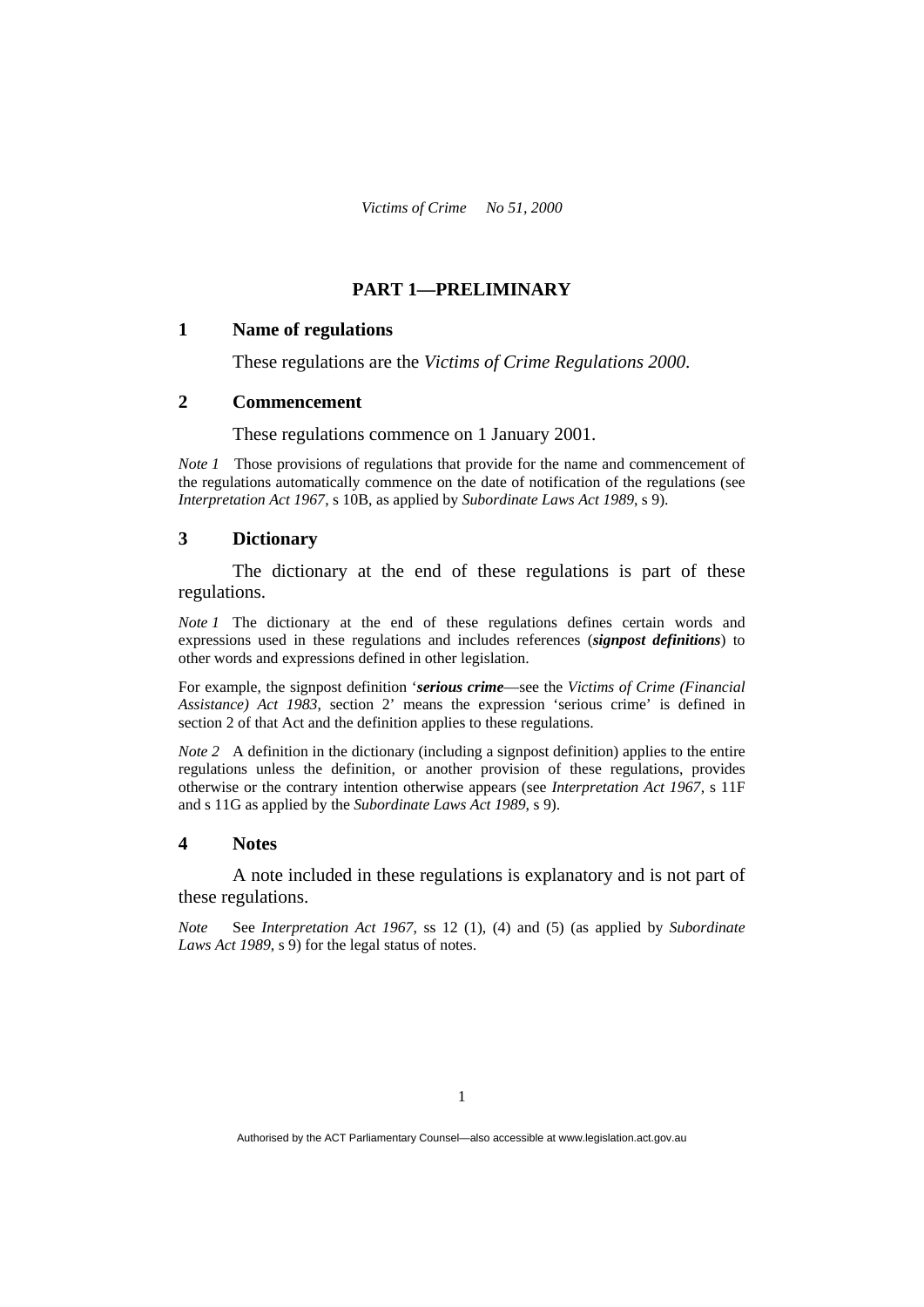## **PART 2—VICTIMS ASSISTANCE BOARD**

#### *Division 2.1—Establishment and membership*

## **5 Establishment**

The Victims Assistance Board is established.

## **6 Functions**

The functions of the board are—

- (a) to monitor and evaluate the responsible service agency's management of the victims services scheme; and
- (b) to approve service providers; and
- (c) to prepare guidelines for the management of the victims services scheme; and
- (d) to manage funding arrangements for the responsible service agency; and
- (e) to make recommendations to the Minister about fees for services under the victims services scheme; and
- (f) to supervise the keeping by the responsible service agency of a statistical database about the operation of the victims services scheme; and
- (g) to approve independent arbitrators to resolve any disagreements between case coordinators for eligible victims and approved service providers; and
- (h) to advise the Minister on the operation of the victims services scheme and any change to the scheme it considers desirable; and
- (i) when asked by the coordinator, to give advice or information to the coordinator on issues about victims generally; and
- (j) to exercise any other function given to the board under the Act or any other Territory law.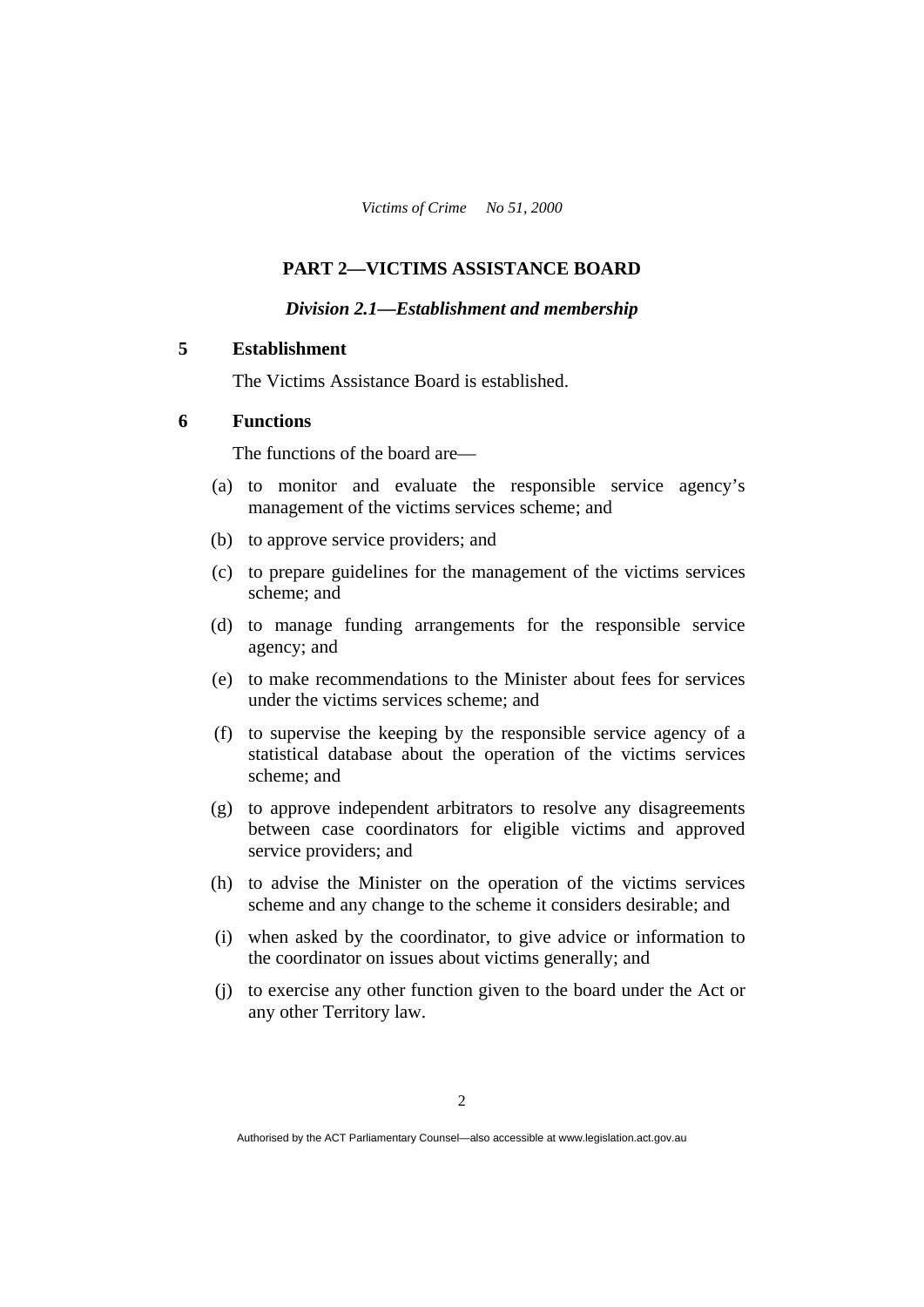## **7 Membership of board**

- **(1)** The board consists of—
	- (a) the coordinator; and
	- (b) the appointed members.
- **(2)** The appointed members are to be appointed by the Minister.

## **8 Appointed members of board**

- **(1)** The Minister must appoint as members—
	- (a) a representative of each of the following:
		- (i) the DPP (the *DPP member*);
		- (ii) the Australian Federal Police (the *AFP member*);
		- (iii) ACT courts (the *courts member*);
		- (iv) the administrative unit allocated responsibility for the administration of justice (the *justice member*);
		- (v) the administrative unit allocated responsibility for the administration of health and community care (the *health member*); and
	- (b) a person who, in the Minister's opinion, represents the interests of the indigenous communities (the *indigenous member*); and
	- (c) a person who, in the Minister's opinion, represents the interests of other persons of non-English speaking background (the *migrant member*); and
	- (d) a person who is a lawyer (the *legal profession member*); and
	- (e) a person who, in the Minister's opinion, represents the interests of health professions (other than a doctor or dentist) (the *health professions member*); and
	- (f) a person who, in the Minister's opinion, represents the interests of victims services groups (the *victims groups member*); and
	- (g) a psychiatrist or psychologist who, in the Minister's opinion, has experience in dealing with victims (the *psychiatrist/psychologist member*).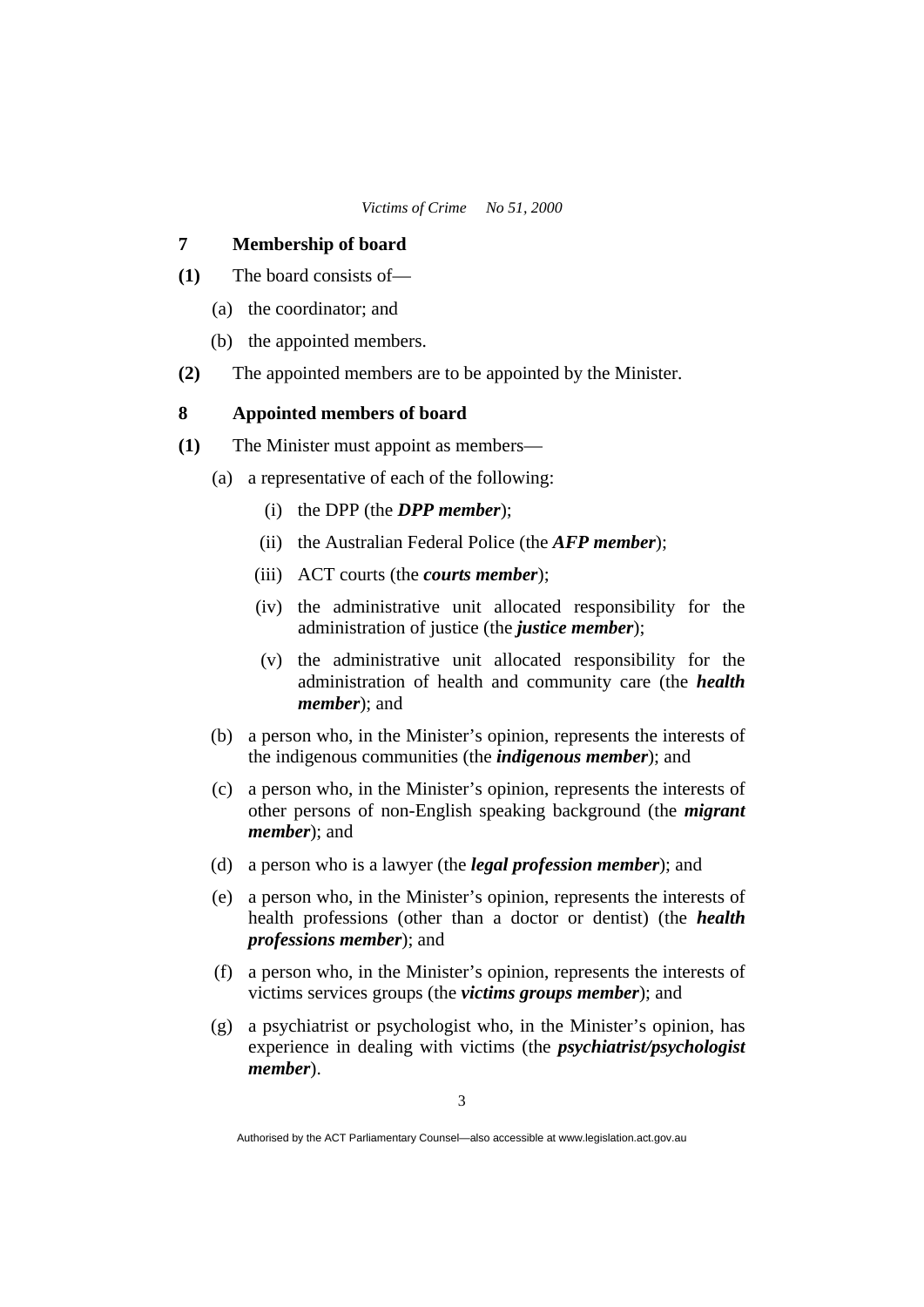**(2)** The courts member must be the registrar or a deputy registrar of the Supreme Court or the Magistrates Court.

**(3)** A member must be employed, practise, or live, in the Territory.

**(4)** The Minister must not appoint a public servant as a member mentioned in paragraphs  $(1)$  (b) to  $(g)$ .

*Note 1* A person may be reappointed to a position if the person is eligible for appointment to the position (see *Interpretation Act 1967*, par 28 (3) (c) and dict, def of *appoint*, as applied by the *Subordinate Laws Act 1989*, s 9).

*Note 2* The power to appoint a person to a position includes power to appoint a person to act in the position (see *Interpretation Act 1967*, ss 28 (4)-(6) and s 28A as applied by the *Subordinate Laws Act 1989*, s 9).

## **9 Conditions of appointment generally**

**(1)** An appointed member holds the position on a part-time basis.

**(2)** An appointed member holds the position on the conditions not provided by these regulations or another Territory law that are decided by the Minister.

## **10 Chairperson and deputy chairperson**

**(1)** The members of the board must, whenever necessary, elect—

- (a) an appointed member to be chairperson; and
- (b) another appointed member to be deputy chairperson.

**(2)** The board must tell the Minister of the election of a member as chairperson or deputy chairperson.

#### **11 Duration of appointment**

**(1)** An appointed member is to be appointed for a term of not longer than 2 years.

**(2)** The Minister must end the appointment of—

 (a) the DPP member, the AFP member, the courts member, the justice member or the health member if the Minister is satisfied that the member is no longer the representative of the relevant entity mentioned in paragraph 8 (1) (a) (Appointed members of board); or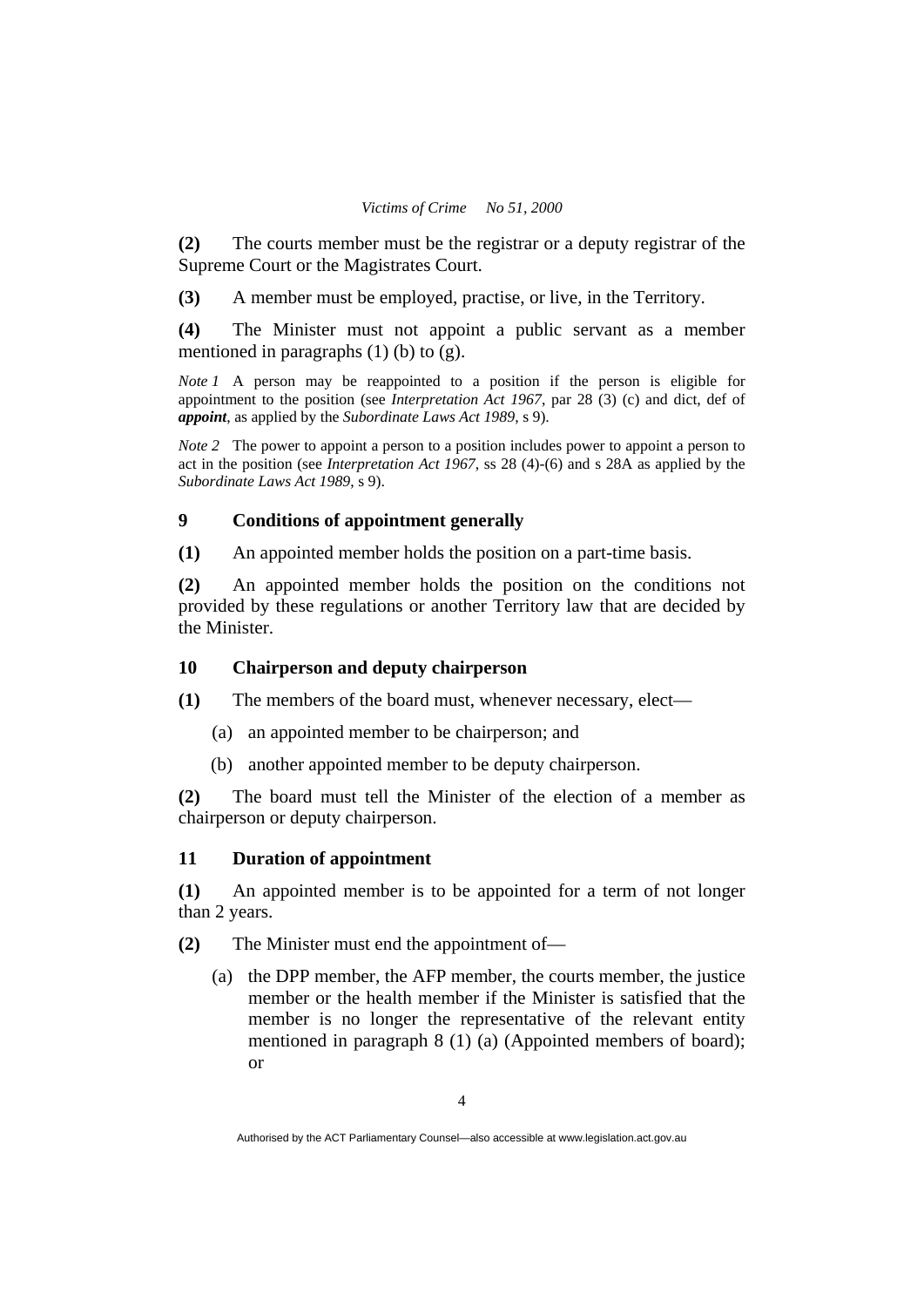- (b) the indigenous member, the migrant member, the health professions member or the victims groups member if the Minister is satisfied that the member no longer represents the interests of the relevant communities, professions or groups mentioned in paragraph  $8(1)$  (b), (c), (e) or (f); or
- (c) any member if the member ceases to be eligible for appointment.
- **(3)** The Minister may end the appointment of an appointed member—
	- (a) for misbehaviour or physical or mental incapacity; or
	- (b) if the member becomes bankrupt, applies to take the benefit of any law for the relief of bankrupt or insolvent debtors, compounds with creditors or makes an assignment of remuneration for their benefit; or
	- (c) if the member is absent for 3 consecutive meetings; or
	- (d) if the member is convicted of an indictable offence; or
	- (e) if the member fails to comply with regulation 15 (Disclosure of interests) without reasonable excuse.

*Note* The appointment of a member also ends if the member resigns (see *Interpretation Act 1967*, ss 28 (8) and (9) as applied by the *Subordinate Laws Act 1989*, s 9)

# **12 Term of appointment to be included in instrument of appointment etc**

The instrument appointing, or evidencing the appointment of, an appointed member must state the term for which the member is appointed.

#### *Division 2.2—Proceedings of board*

# **13 Time and place of meetings**

**(1)** Meetings of the board are to be held at the times and places it decides.

**(2)** However, the board must meet at least once every 3 months.

- **(3)** The chairperson—
	- (a) may at any time call a meeting of the board; and
	- (b) must call a meeting if asked by the Minister or at least 6 members.

Authorised by the ACT Parliamentary Counsel—also accessible at www.legislation.act.gov.au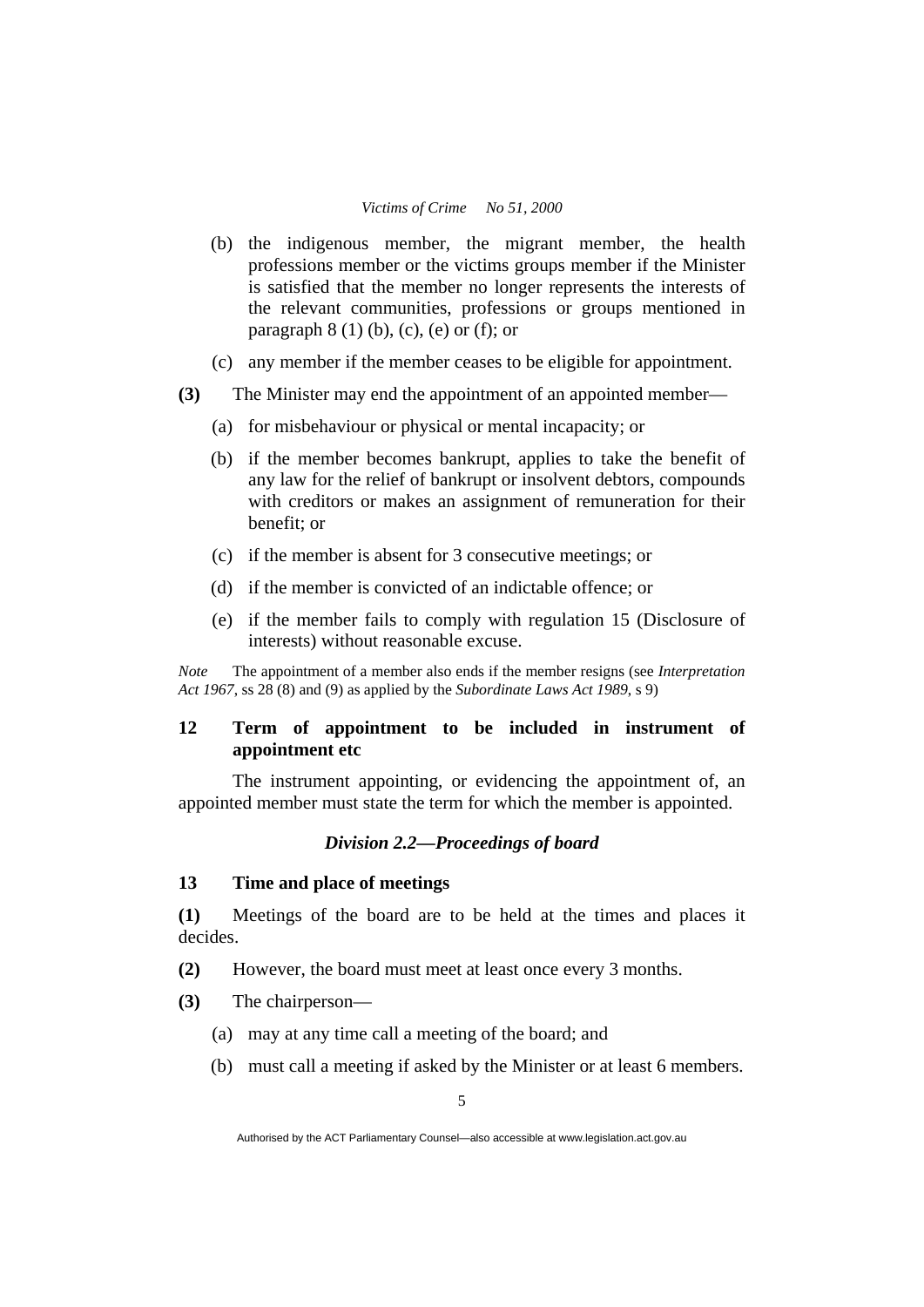#### **14 Procedures governing conduct of meetings**

**(1)** The chairperson presides at all meetings at which the chairperson is present.

**(2)** If the chairperson is absent, the deputy chairperson presides.

**(3)** If the chairperson and deputy chairperson are both absent, the member chosen by the members present presides.

- **(4)** The board may decide the procedure to be followed for a meeting.
- **(5)** At a meeting of the board—
	- (a) 6 members form a quorum; and
	- (b) each member (other than the coordinator) has a vote on each question to be decided; and
	- (c) a question is to be decided by a majority of the votes of the members present and voting but, if the votes are equal, the member presiding has a casting vote.
- **(6)** The board must keep minutes of its meetings.

#### **15 Disclosure of interests**

- **(1)** This regulation applies to a member of the board if—
	- (a) the member has a direct or indirect financial interest in an issue being considered, or about to be considered, by the board; and
	- (b) the interest could conflict with the proper exercise of the member's functions in relation to the board's consideration of the issue.

**(2)** As soon as practicable after the relevant facts come to the member's knowledge, the member must disclose the nature of the interest to a meeting of the board.

**(3)** The disclosure must be recorded in the board's minutes and, unless the board otherwise decides, the member must not—

- (a) be present when the board considers the issue; or
- (b) take part in a decision of the board on the issue.

Authorised by the ACT Parliamentary Counsel—also accessible at www.legislation.act.gov.au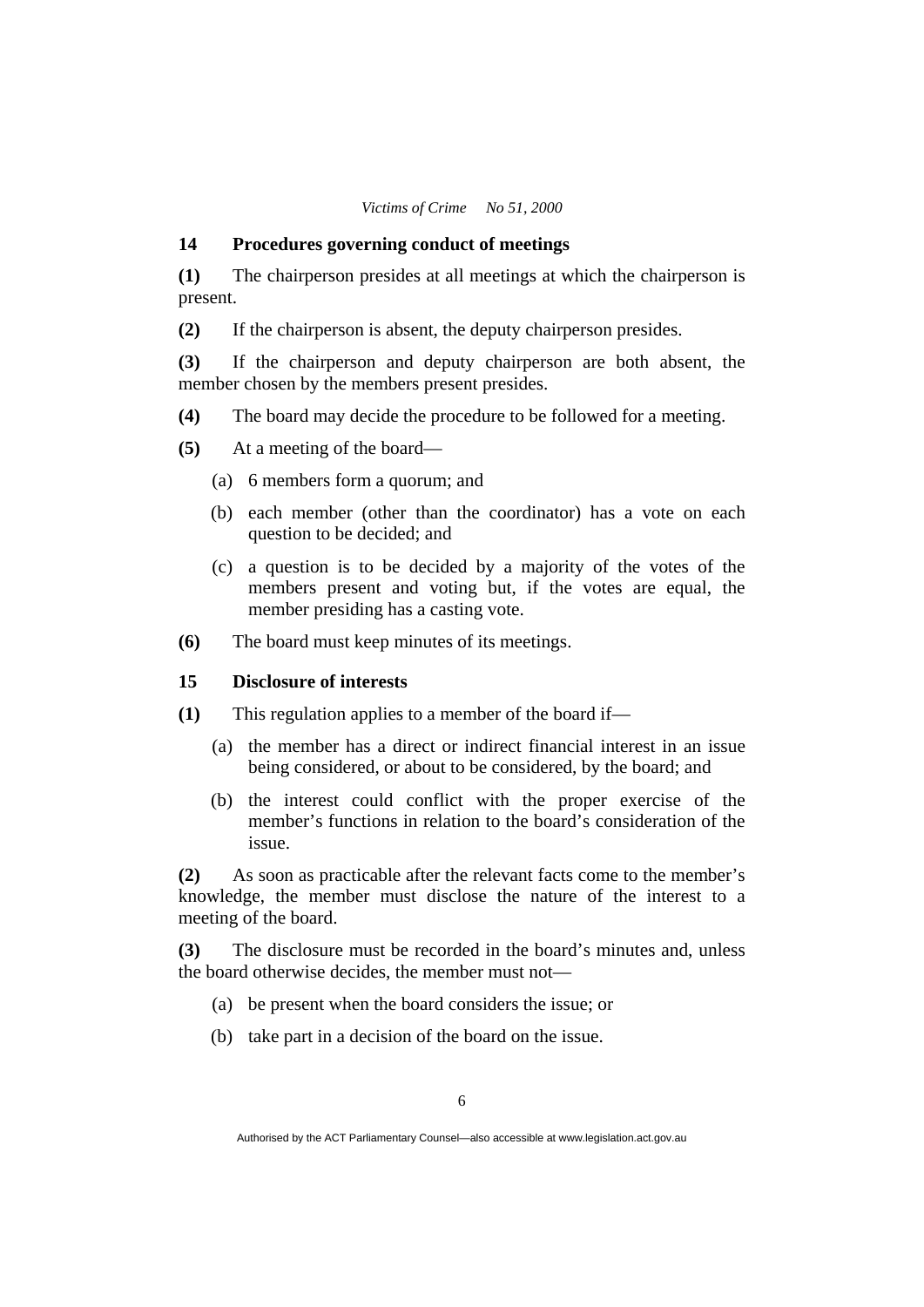**(4)** Any other member who also has a direct or indirect financial interest in the issue must not—

- (a) be present when the board is considering its decision under subregulation (3); or
- (b) take part in making the decision.

## **16 Staff of the board**

The staff of the board are to be employed under the *Public Sector Management Act 1994*.

## **17 Guidelines**

The board may make guidelines about—

- (a) the way a victim is assessed for eligibility to use the victims services scheme; and
- (b) the employment or engagement of people who will have contact with eligible victims; and
- (c) the preparation, content and implementation of care plans; and
- (d) the eligibility of entities to be approved as service providers; and
- (e) the referral of victims to approved service providers or other entities dealing with victims of crime; and
- (f) the establishment and operation of volunteer programs; and
- (g) the internal review of decisions made by the responsible service agency; and
- (h) the holding of indemnity insurance by approved service providers; and
- (i) other matters necessary or convenient to be decided with respect to the victims services scheme.

### **18 Independent arbitrators**

**(1)** The board may approve independent arbitrators for these regulations.

Authorised by the ACT Parliamentary Counsel—also accessible at www.legislation.act.gov.au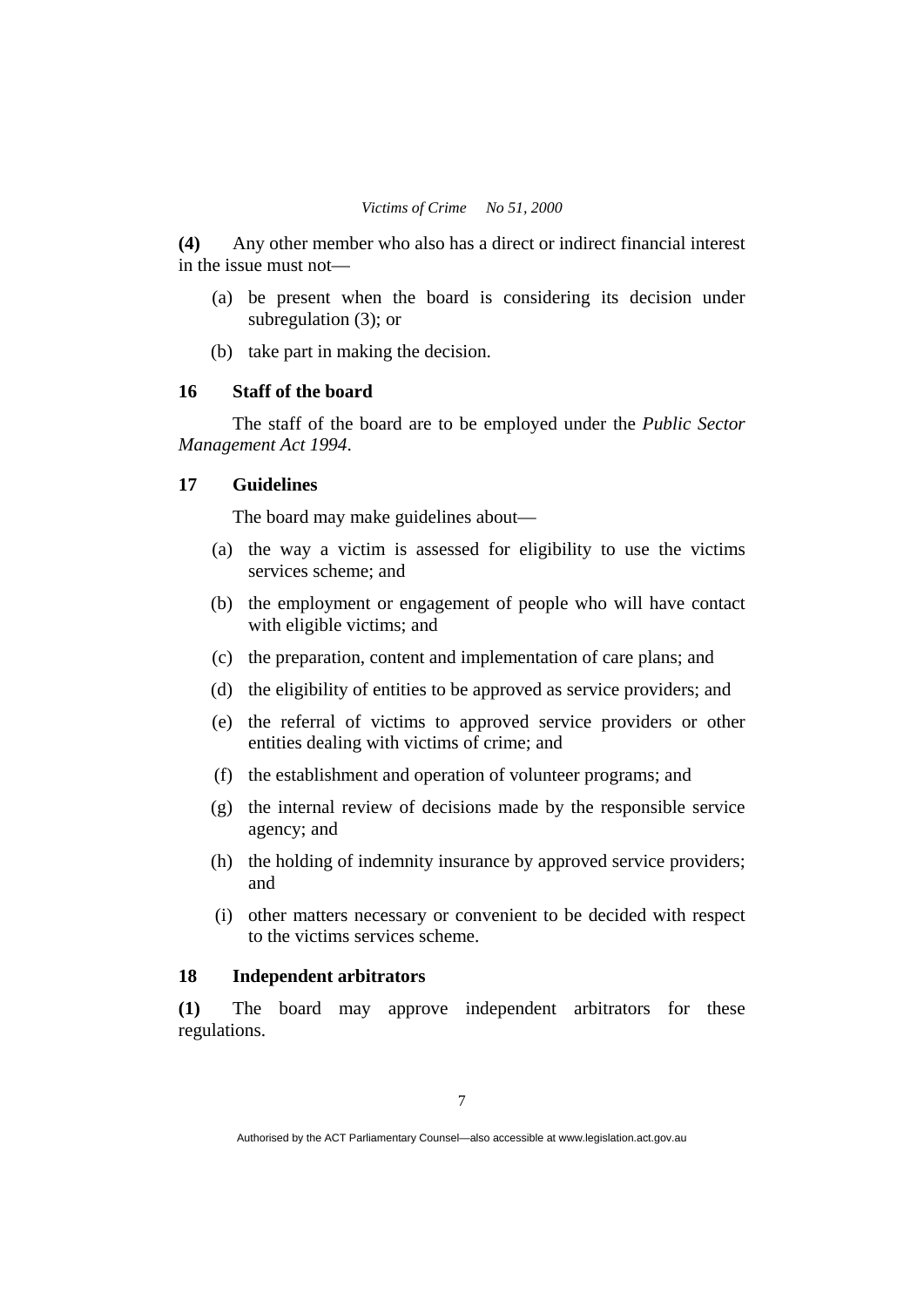**(2)** A person is eligible to be approved as an independent arbitrator only if the person is an approved service provider.

**(3)** The board must keep a list of approved independent arbitrators.

**(4)** The board must keep the list open for inspection (without charge) by an eligible victim.

**(5)** If asked by an eligible victim, the board must give a copy of the list (without charge) to the victim.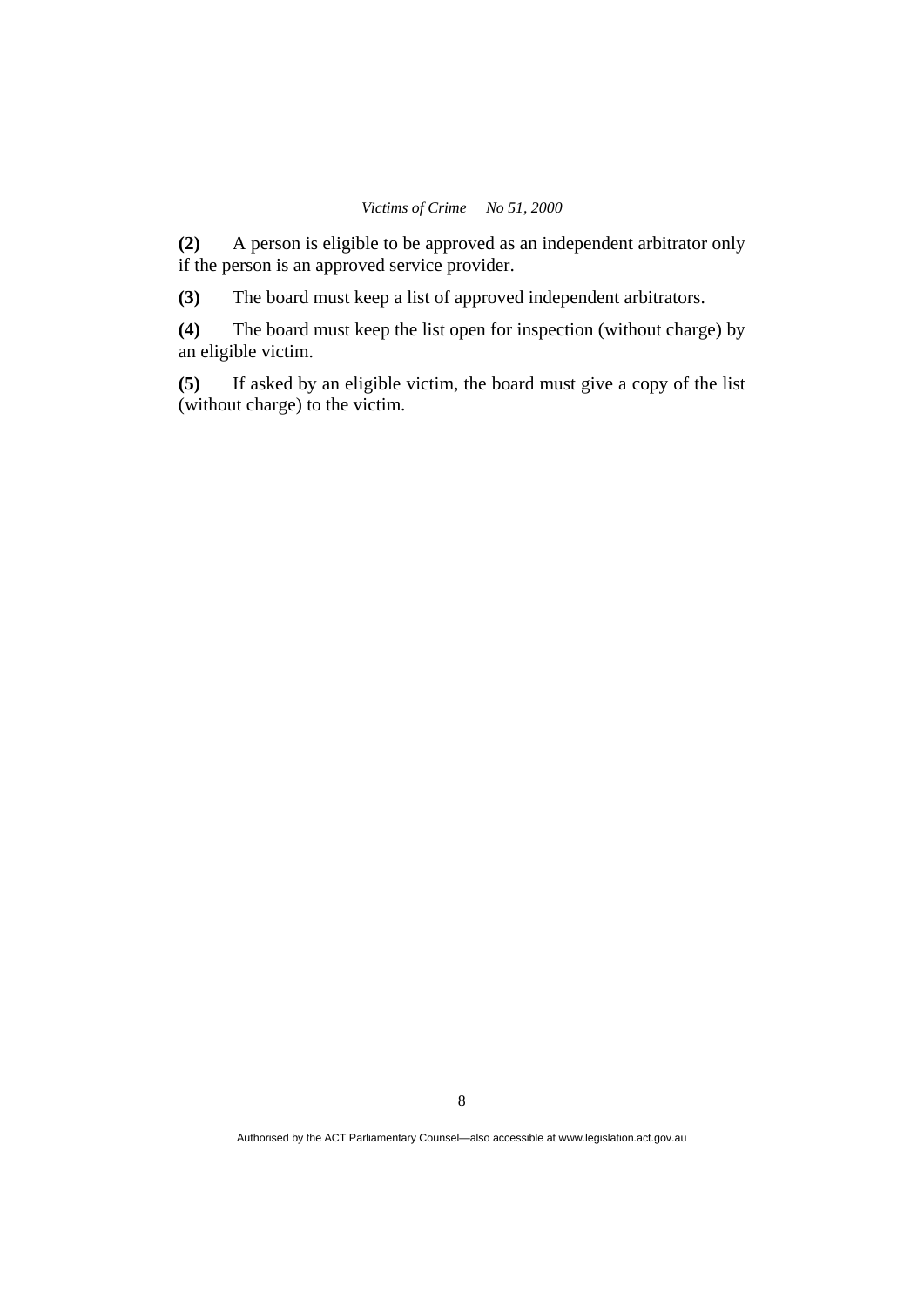# **PART 3—VICTIMS SERVICES SCHEME**

#### *Division 3.1—The victims services scheme*

## **19 Victims services scheme**

A victims services scheme is established.

# **20 Objects of the victims services scheme**

The objects of the victims services scheme are—

- (a) to provide assistance to victims of crime that will—
	- (i) promote their recovery from the harm suffered because of crime; and
	- (ii) allow them to take part in the social, economic and cultural life of their community; and
- (b) to provide the assistance to victims of crime using a multidisciplinary approach; and
- (c) to provide the assistance to victims of crime in ways that are—
	- (i) timely; and
	- (ii) accessible; and
	- (iii) solution-focused; and
	- (iv) professional; and
	- (v) individualised; and
	- (vi) appropriate to the victim.

## **21 Responsible service agency**

For paragraph 19 (2) (a) of the Act, the Australian Capital Territory Health and Community Care Service is nominated as the service agency responsible for the management of the victims services scheme.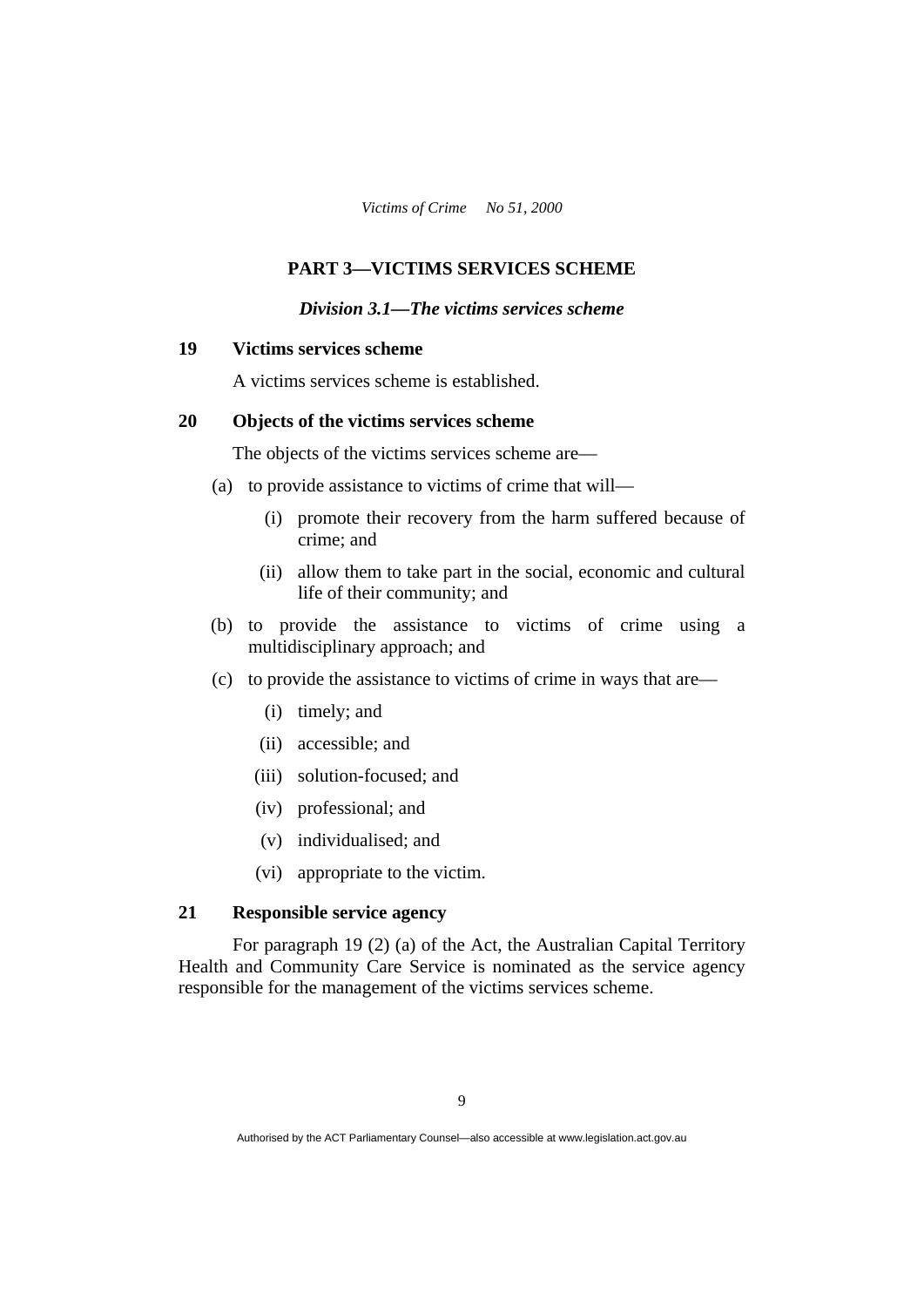#### **22 Responsible service agency—functions**

The functions of the responsible service agency are—

- (a) to decide the eligibility of people for the different levels of services under the victims services scheme; and
- (b) to provide, or arrange for the provision of, professional services for victims in accordance with these regulations and the guidelines made under regulation 17 (Guidelines); and
- (c) as appropriate, to refer victims to other entities who provide other assistance and support to victims; and
- (d) to keep records about victims for which services are provided; and
- (e) to train and supervise people engaged by it to provide services; and
- (f) to report to the board on the services it provides and the provision of services it arranges; and
- (g) to evaluate the day-to-day operation of the victims services scheme; and
- (h) to establish a victims support network in consultation with community organisations and other entities that deal with victims; and
- (i) to provide a telephone contact for people seeking information about, or services under, the victims services scheme; and
- (j) to develop and maintain a volunteer program to provide practical assistance and support to victims and to train and supervise volunteers for the program; and
- (k) to provide victims with information about the criminal justice system, the operation of the victims services scheme and complaint procedures; and
- (l) to keep financial records of its operations under the victims services scheme.

Authorised by the ACT Parliamentary Counsel—also accessible at www.legislation.act.gov.au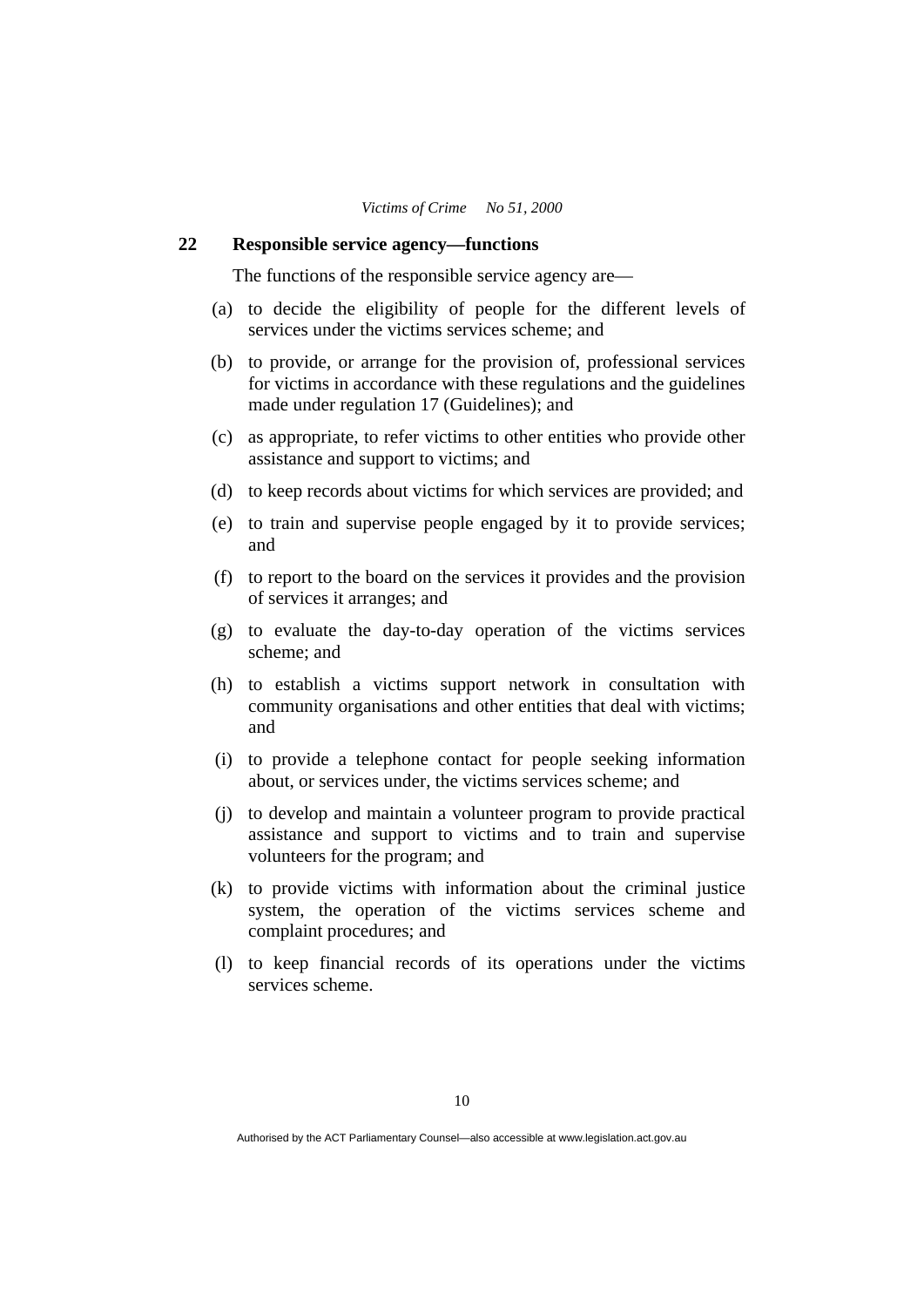#### **23 Responsible service agency—obligations**

**(1)** The responsible service agency must comply with the guidelines made under regulation 17 (Guidelines) about the employment or engagement of people who will have contact with eligible victims.

**(2)** Without limiting subregulation (1), the responsible service agency must—

- (a) be satisfied that a person who will have contact with eligible victims has—
	- (i) qualifications or experience in working with victims and with people from a diversity of ethnic and cultural backgrounds; and
	- (ii) experience or knowledge of working in a multidisciplinary team environment; and
- (b) assess and evaluate the victims services it provides; and
- (c) encourage the people it engages or employs to provide those services to undertake continuing education in the provision of services to victims; and
- (d) take steps to ensure the people engaged or employed by it are familiar with the *Community and Health Services Complaints Act 1993*.

**(3)** The responsible service agency must take reasonable steps to ensure that a person employed or engaged by it who has been convicted of a serious crime does not have contact with an eligible victim.

# **24 Eligible victims under the victims services scheme**

- **(1)** An eligible victim may use the victims services scheme.
- **(2)** An *eligible victim* is a victim other than a victim—
	- (a) who suffers harm caused by, or arising out of the use of, a motor vehicle; or
	- (b) who suffers harm (directly or indirectly) as a result of committing an offence.

Authorised by the ACT Parliamentary Counsel—also accessible at www.legislation.act.gov.au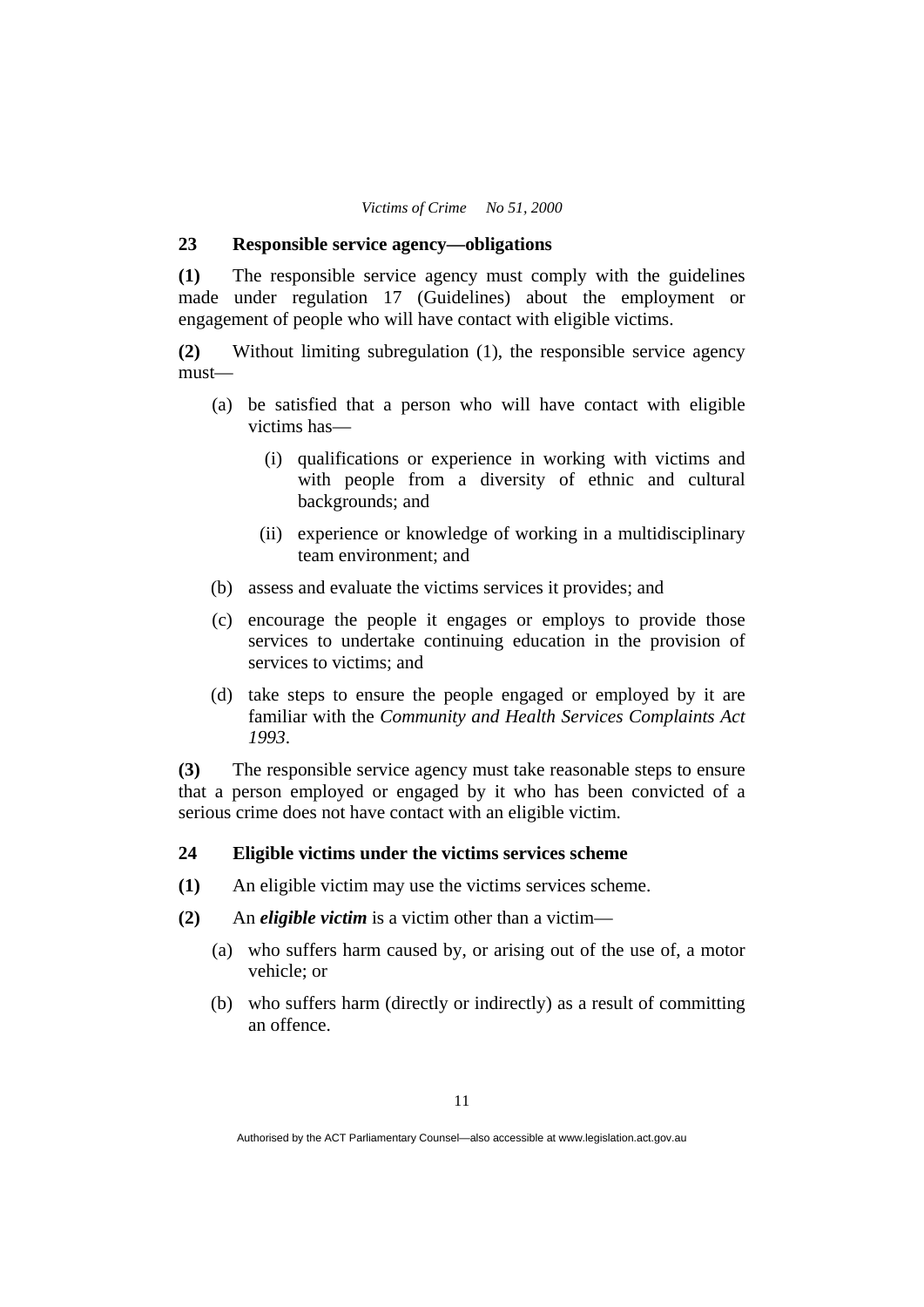**(3)** In deciding whether a person is an eligible victim, the responsible service agency may—

- (a) have regard to statements made by or on behalf of the person; and
- (b) ask the chief police officer, the DPP or the registrar of the Supreme Court or the Magistrates Court for information about whether or not the person is a suspect or has been convicted or found guilty of an offence arising from the circumstances in which the person suffered harm.

**(4)** The chief police officer, the DPP and the registrar of the Supreme Court or the Magistrates Court may give the responsible service agency information of the kind mentioned in paragraph (3) (b).

**(5)** In this regulation:

*found guilty*, of an offence, includes—

- (a) having the offence taken into account under section 448 of the *Crimes Act 1900*; and
- (b) having an order made in relation to the offence under section 556A of the *Crimes Act 1900* or section 96 of the *Children and Young People Act 1999*.

*motor vehicle*—see the *Road Transport (General) Act 1999*, dictionary.

## *Division 3.2—Review of eligibility decisions*

# **25 Notice to be given of eligibility decisions**

**(1)** If the responsible service agency decides that a person is not eligible for the victims services scheme (the *reviewable decision*), it must give written notice of the decision to the person (the *affected person*).

**(2)** The notice must be in accordance with the requirements of the code of practice in force under subsection 25B (1) of the *Administrative Appeals Tribunal Act 1989* and, in particular, the notice must tell the person—

- (a) that the person has the right—
	- (i) to apply for internal review of the reviewable decision by an internal reviewer; and

Authorised by the ACT Parliamentary Counsel—also accessible at www.legislation.act.gov.au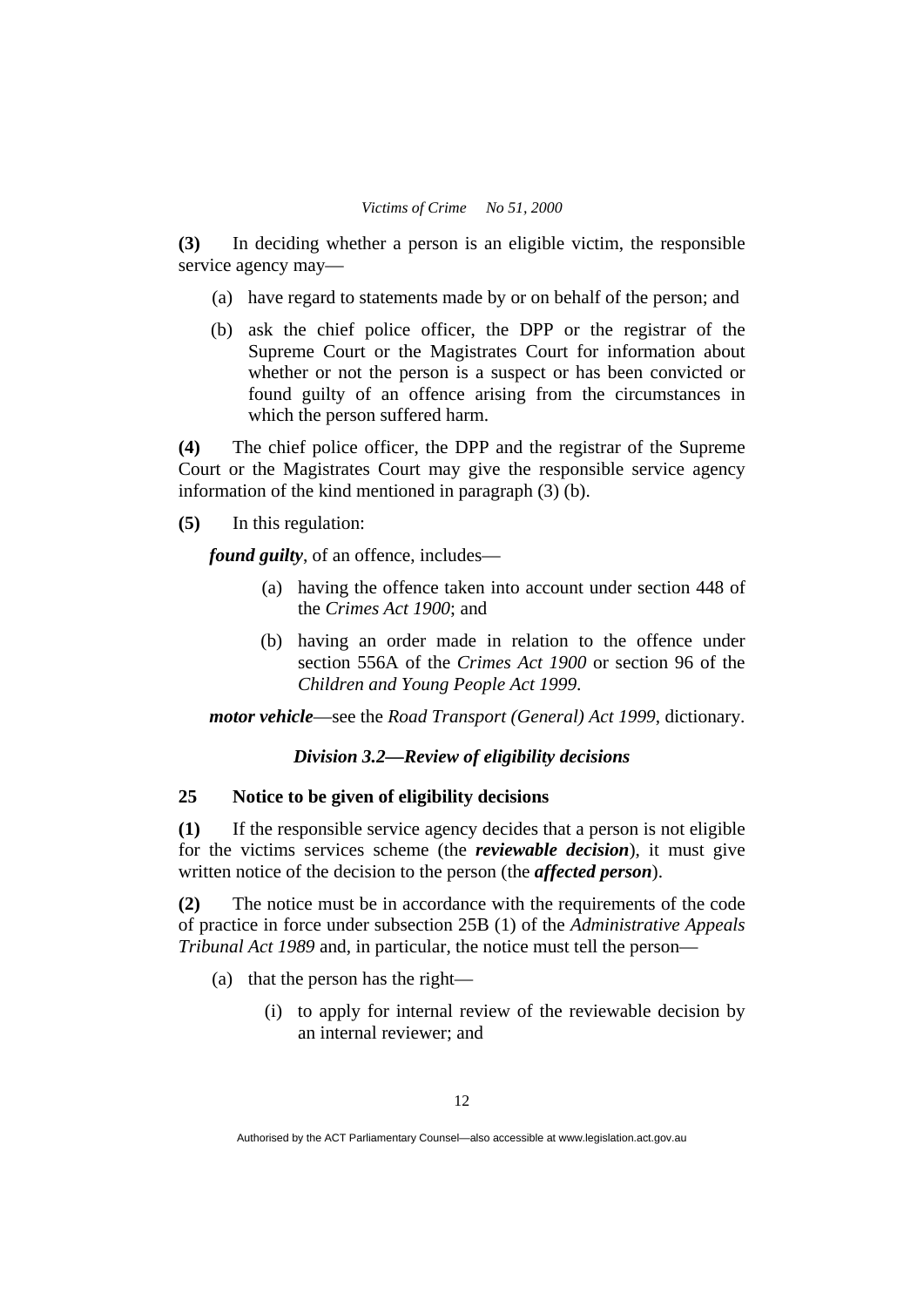- (ii) to apply to the committee for a review of the decision of the internal reviewer; and
- (iii) to apply to the administrative appeals tribunal for a review of the decision of the committee; and
- (b) how an application must be made; and
- (c) about options available under other ACT laws to have the decision reviewed by a court or the ombudsman.

#### **26 Who may apply for internal review of decisions**

**(1)** If the affected person is dissatisfied with the reviewable decision, the affected person may apply in writing to the responsible service agency for an internal review of the reviewable decision.

**(2)** The responsible service agency must arrange for a person not involved in making the decision (the *internal reviewer*) to review the decision.

## **27 Applications for internal review**

**(1)** Application for internal review of the reviewable decision must be made within—

- (a) 28 days after the day when the person is told about the decision by the responsible service agency; or
- (b) any longer period allowed by the internal reviewer, either before or after the end of the 28 days.

**(2)** The application must set out the grounds on which internal review of the decision is sought.

#### **28 Internal review**

**(1)** The internal reviewer must review the reviewable decision, and confirm, vary or revoke the decision, within 28 days after the responsible service agency receives the application for internal review of the decision.

**(2)** If the decision is not varied or revoked within the 28 days, the decision is taken to have been confirmed by the internal reviewer.

Authorised by the ACT Parliamentary Counsel—also accessible at www.legislation.act.gov.au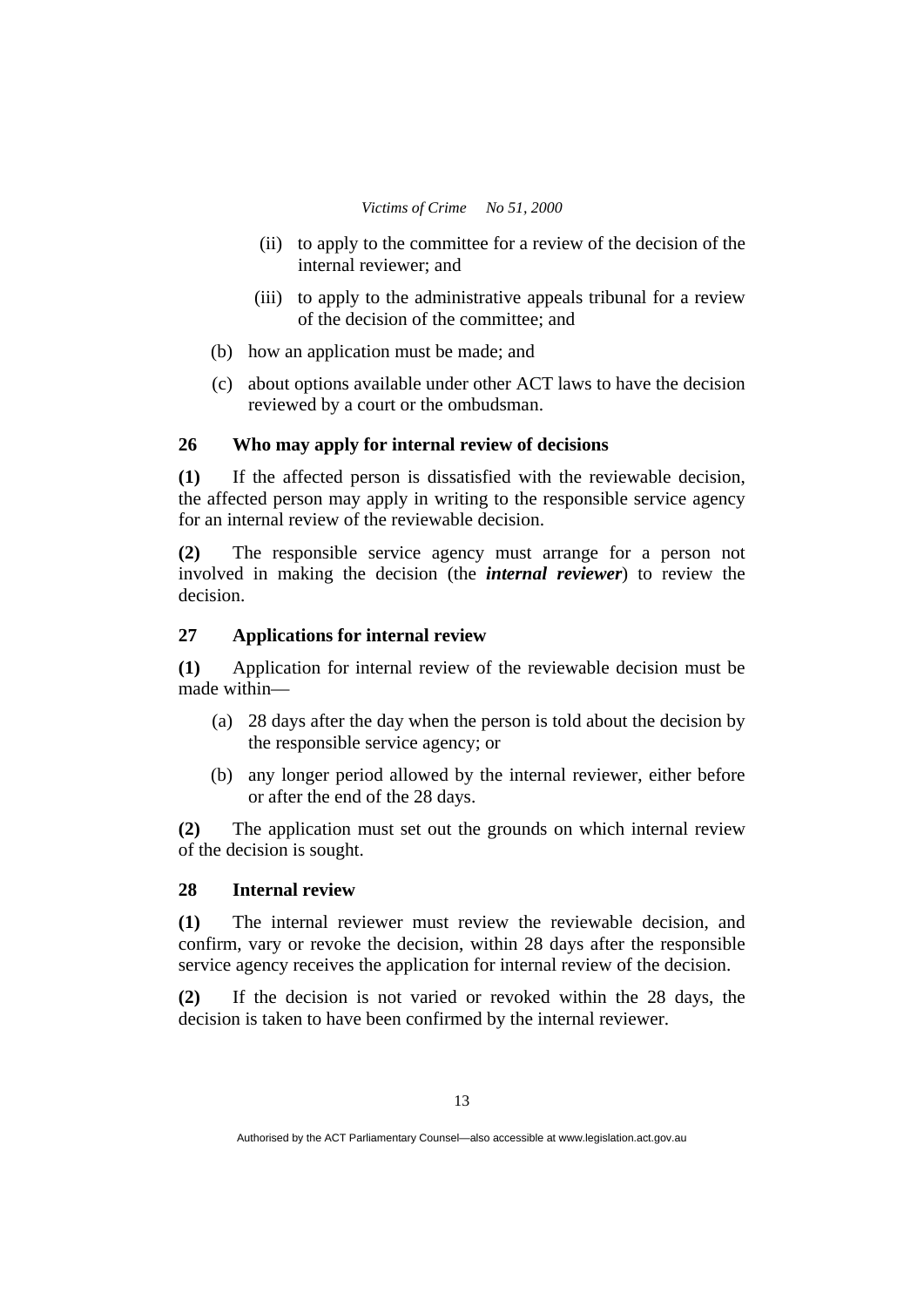**(3)** As soon as practicable after reviewing the decision, the internal reviewer must give written notice of the decision on the internal review to the affected person.

**(4)** The notice must be in accordance with the requirements of the code of practice in force under subsection 25B (1) of the *Administrative Appeals Tribunal Act 1989*.

## **29 Eligibility Review Committee**

**(1)** An Eligibility Review Committee (the *committee*) is established.

**(2)** The committee consists of the DPP member, the courts member and the legal profession member.

## **30 Review by committee**

If the affected person is dissatisfied with the decision of the internal reviewer, the affected person may apply in writing to the committee for review of the decision.

## **31 Committee review**

**(1)** The committee must review the decision of the internal reviewer, and confirm, vary or revoke the decision, within 28 days after the committee receives the application for review of that decision.

**(2)** If the decision is not varied or revoked within the 28 days, the decision is taken to have been confirmed by the committee.

**(3)** As soon as practicable after reviewing the decision, the committee must give written notice of the decision on its review to the affected person.

**(4)** The notice must be in accordance with the requirements of the code of practice in force under subsection 25B (1) of the *Administrative Appeals Tribunal Act 1989*.

## **32 Review by administrative appeals tribunal**

If the affected person is dissatisfied with the decision of the committee, the affected person may apply to the administrative appeals tribunal for review of the committee's decision.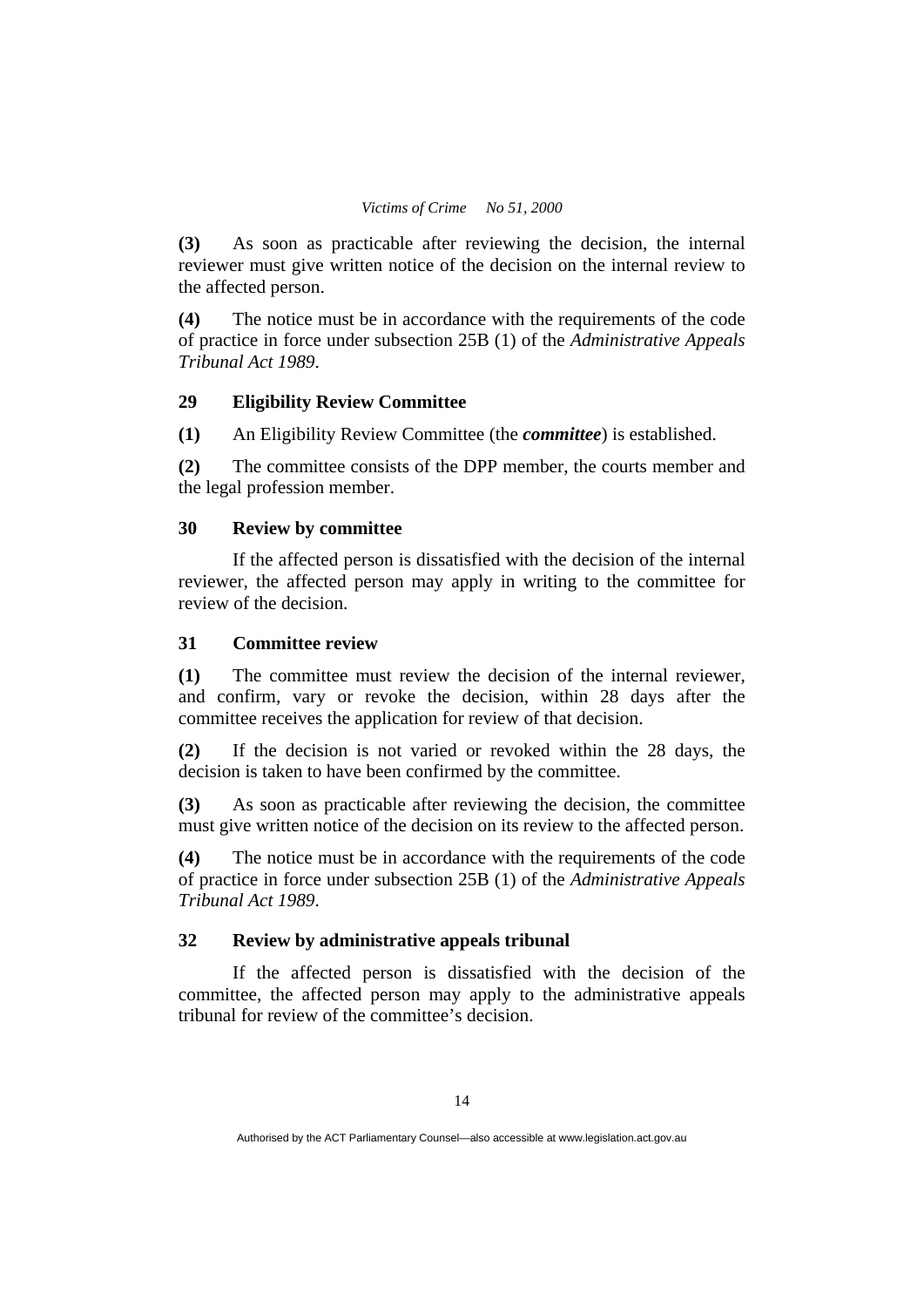#### *Division 3.3—Levels of service under the victims services scheme*

#### **33 Level 1 service**

**(1)** All eligible victims are entitled to receive level 1 service under the victims services scheme.

**(2)** Level 1 service consists of not more than 2 contact hours.

**(3)** The responsible service agency may, but is not required to, prepare a care plan for an eligible victim receiving level 1 service.

#### **34 Level 2 service**

**(1)** An eligible victim is entitled to receive level 2 service under the victims services scheme if the victim has completed level 1 service under the victims services scheme for the crime concerned and the victim—

- (a) is a primary victim; or
- (b) is a related victim; or
- (c) would have been a related victim if the primary victim had died; or
- (d) is a witness to a violent crime in circumstances in which it is probable that the witness would suffer harm.

**(2)** Level 2 service consists of not more than 6 contact hours in addition to the level 1 service contact hours.

**(3)** The responsible service agency must appoint a case coordinator to an eligible victim receiving level 2 service.

**(4)** The case coordinator is responsible for managing the delivery of services to the eligible victim under these regulations.

**(5)** The case coordinator must develop a care plan in consultation with the eligible victim.

**(6)** The care plan must state—

- (a) the rehabilitation goals for the eligible victim; and
- (b) the number of contact hours and particular services to be provided to the victim for achieving those goals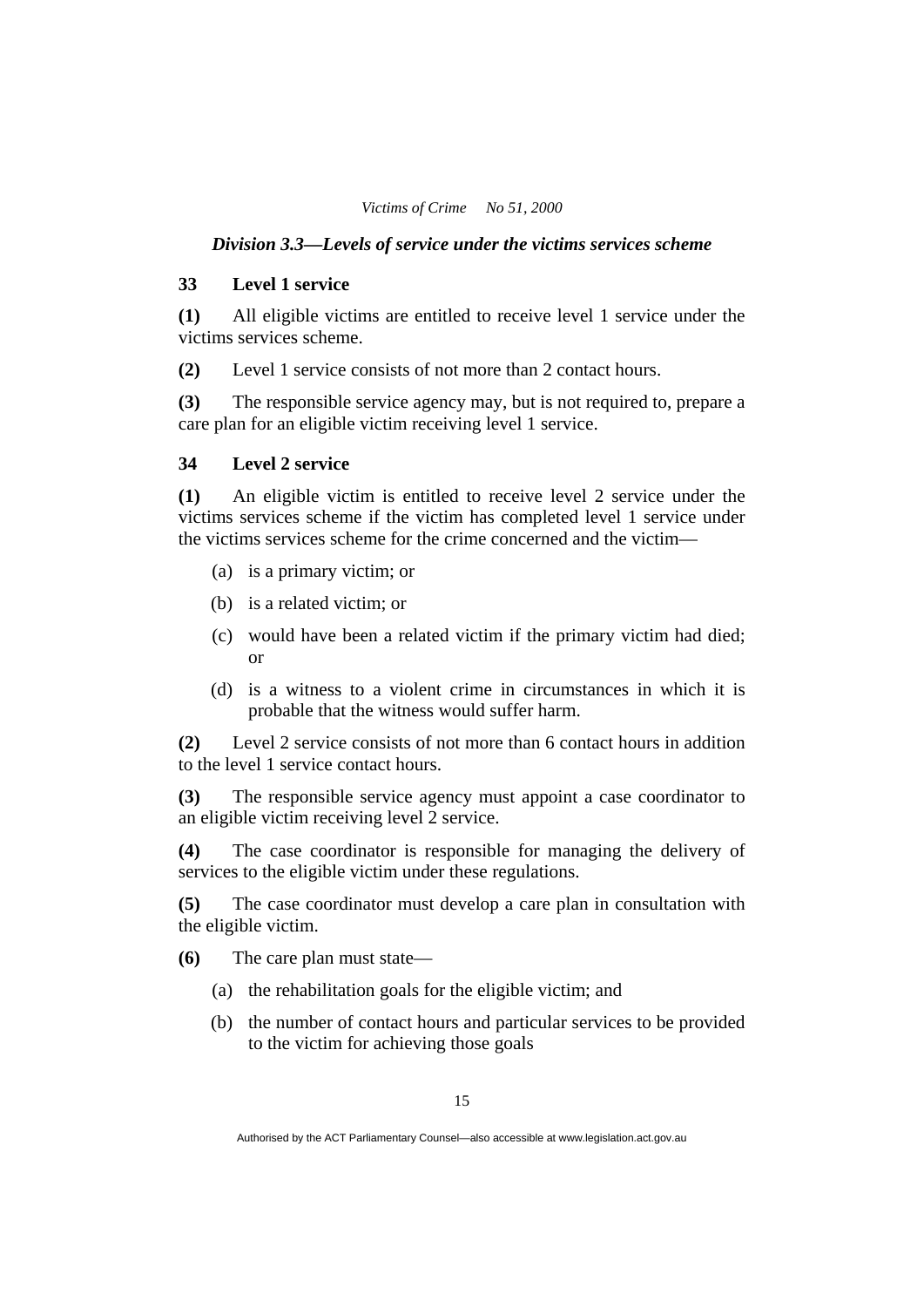**(7)** Level 2 service is to be given in accordance with the care plan.

**(8)** After the level 2 service contact hours have been given in accordance with the care plan, the responsible service agency or approved service provider who provided the level 2 contact hours must prepare and give a closure report to the case coordinator.

**(9)** The closure report must include particulars of the number of contact hours and the extent to which the rehabilitation goals of the care plan were achieved.

**(10)** On receiving the closure report for the eligible victim, if the case coordinator decides that the eligible victim would not receive therapeutic benefit from receiving level 3 service, the case coordinator must carry out case closure in relation to the victim.

**(11)** In this regulation:

- *related victim*—see the *Victims of Crime (Financial Assistance) Act 1983*, section 16.
- *violent crime*—see the *Victims of Crime (Financial Assistance) Act 1983*, section 2.

#### **35 Level 3 service**

**(1)** An eligible victim entitled to receive level 2 service is entitled to receive level 3 service under the victims services scheme if—

- (a) the victim has completed level 2 service for the crime concerned in accordance with the care plan; and
- (b) the victim's case coordinator has decided under subregulation 34 (8) (Level 2 services) that the victim would receive therapeutic benefit from receiving level 3 service.

**(2)** Level 3 service consists of not more than 12 contact hours in addition to the level 1 and level 2 contact hours.

**(3)** The case coordinator must develop a revised care plan for level 3 service contact hours in consultation with the eligible victim.

- **(4)** The revised care plan must state—
	- (a) the rehabilitation goals for the eligible victim; and

Authorised by the ACT Parliamentary Counsel—also accessible at www.legislation.act.gov.au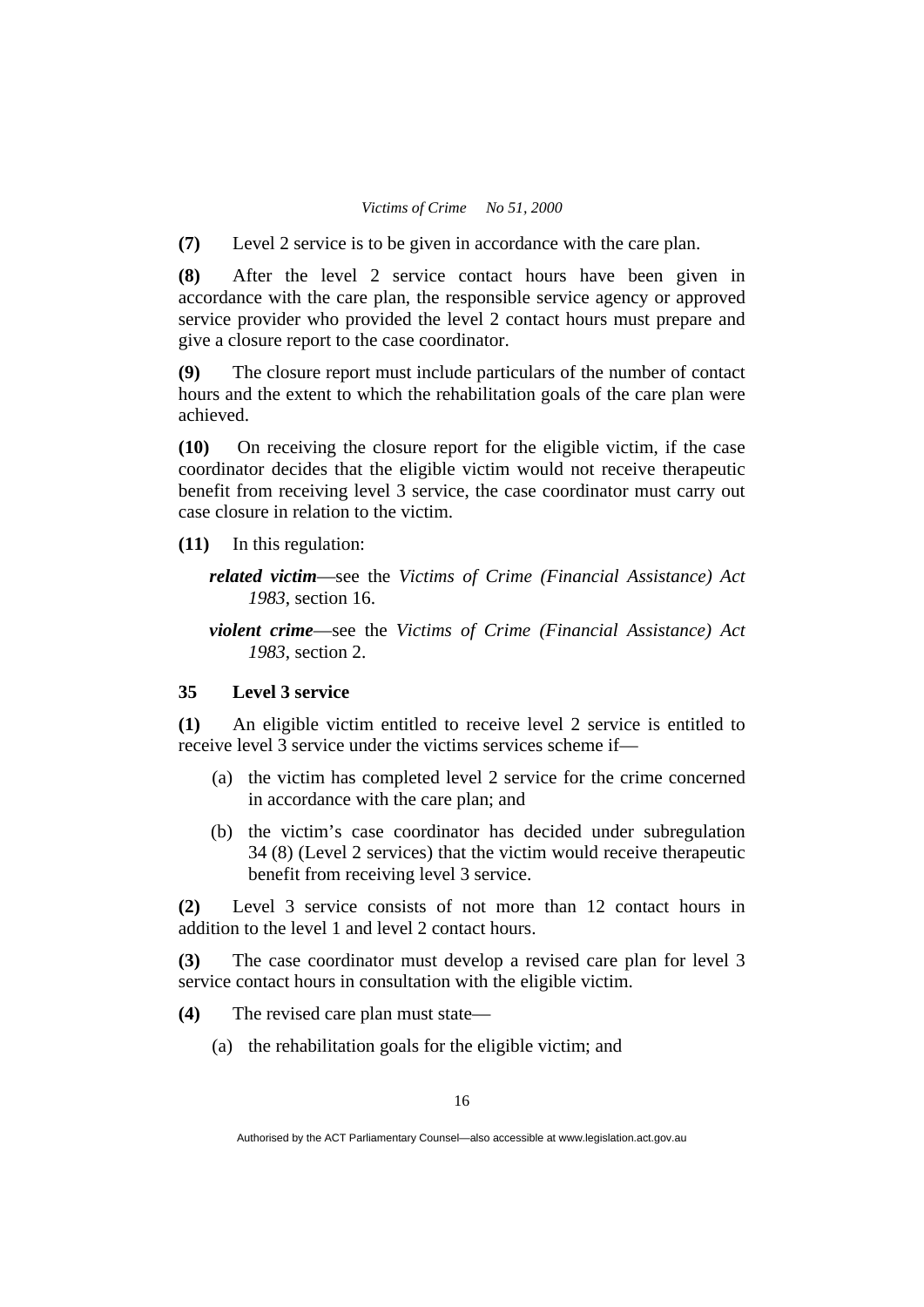(b) the number of contact hours and particular services to be provided to the victim for achieving the goals.

**(5)** After the level 3 service contact hours have been given in accordance with the revised care plan, the responsible service agency, or the approved service provider who provided the level 3 service contact hours, must prepare and give a closure report to the case coordinator.

**(6)** The closure report must include particulars of the number of contact hours and the extent to which the rehabilitation goals of the revised care plan were achieved.

**(7)** Subject to regulation 36, on receiving the closure report for the eligible victim, the case coordinator must carry out case closure in relation to the victim.

## **36 Exceptional cases**

**(1)** This regulation applies if the case coordinator for an eligible victim makes a written recommendation to the manager of the responsible service agency that—

- (a) on information available to the case coordinator, further contact hours in addition to level 3 service contact hours would give substantial therapeutic benefit to the victim; and
- (b) the further contact hours cannot be provided under a scheme or program other than the victims services scheme.

**(2)** The manager of the responsible service agency may refer the recommendation to the chief executive.

**(3)** If the responsible service agency refers the recommendation to the chief executive, the chief executive must consider it and, by written notice, tell the responsible service agency whether or not the recommendation, or a variation of it, is to be carried out.

**(4)** If the chief executive tells the responsible service agency that the recommendation or a variation of it is to be carried out, the responsible service agency must arrange for the provision of the further contact hours in accordance with the notice.

Authorised by the ACT Parliamentary Counsel—also accessible at www.legislation.act.gov.au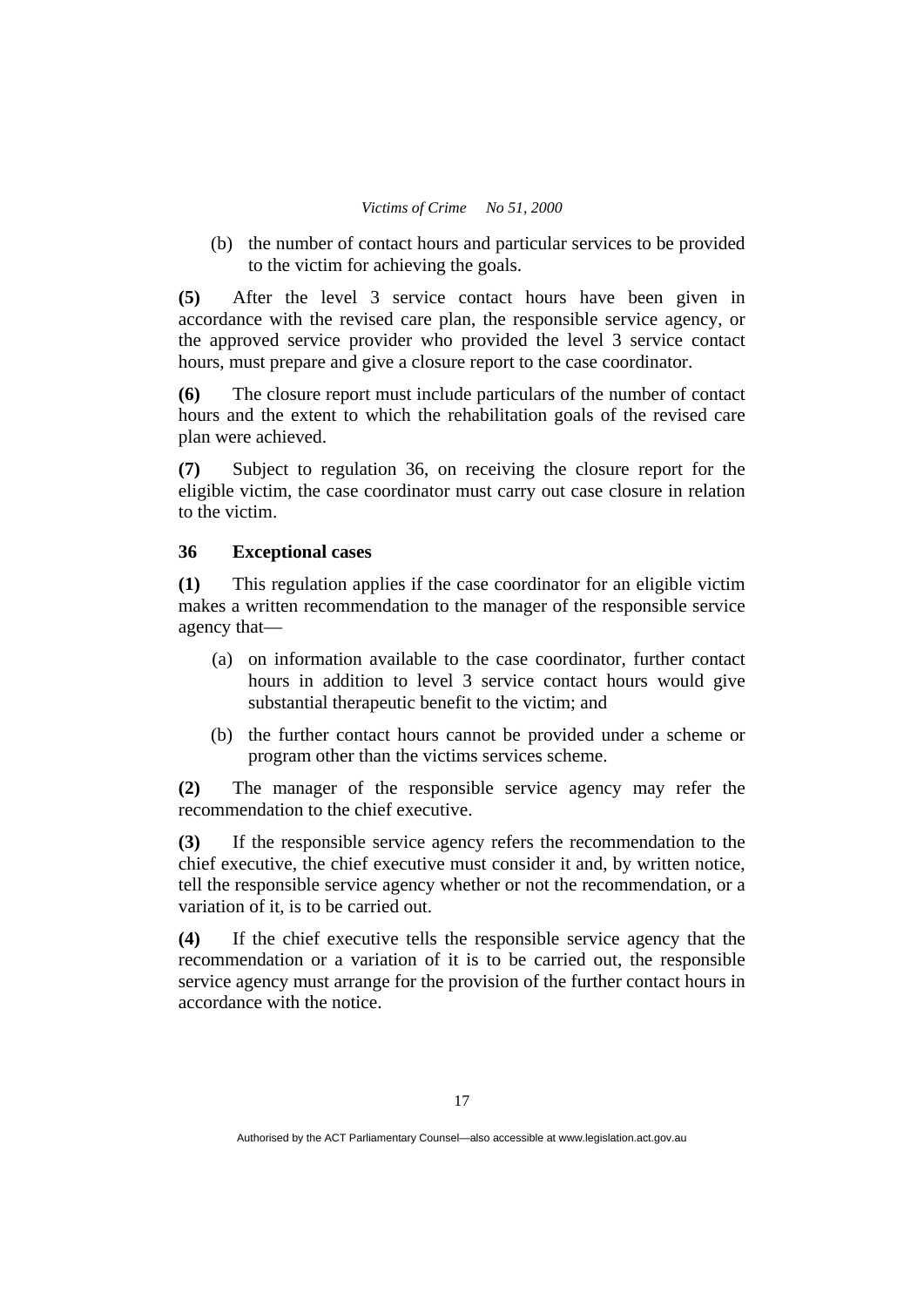**(5)** After the further contact hours have been given, the responsible service agency, or the approved service provider who provided the service, must prepare and give a closure report to the case coordinator.

**(6)** The closure report must include particulars of the number of contact hours and the extent to which the rehabilitation goals of the revised care plan were achieved.

**(7)** On receiving the closure report for the victim, the case coordinator must carry out case closure in relation to the victim.

## **37 How contact hours are provided**

**(1)** Contact hours for an eligible victim who lives in the Territory must be provided by the responsible service agency or an approved service provider.

**(2)** Contact hours for an eligible victim who lives outside the Territory may, with the written approval of the responsible service agency, be provided by a person that is not an approved service provider.

**(3)** Contact hours under level 2 or level 3 service are to be given to an eligible victim in a way that, as far as possible, gives the victim a choice of completing the contact hours with the responsible service agency or an approved service provider chosen by the victim.

# **38 Arbitration—care plans**

If, for an eligible victim who is entitled to receive level 2 or level 3 service, the case coordinator and approved service provider do not agree about the content of a care plan, the need for additional contact hours or both, the case coordinator must refer the issue in writing to an independent arbitrator nominated by the manager of the responsible service agency.

## **39 Case closure**

Case closure for an eligible victim consists of the following procedure:

(a) if the victim agrees—

 (i) a discharge interview with the victim to measure the attainment of the victim's rehabilitation goals; and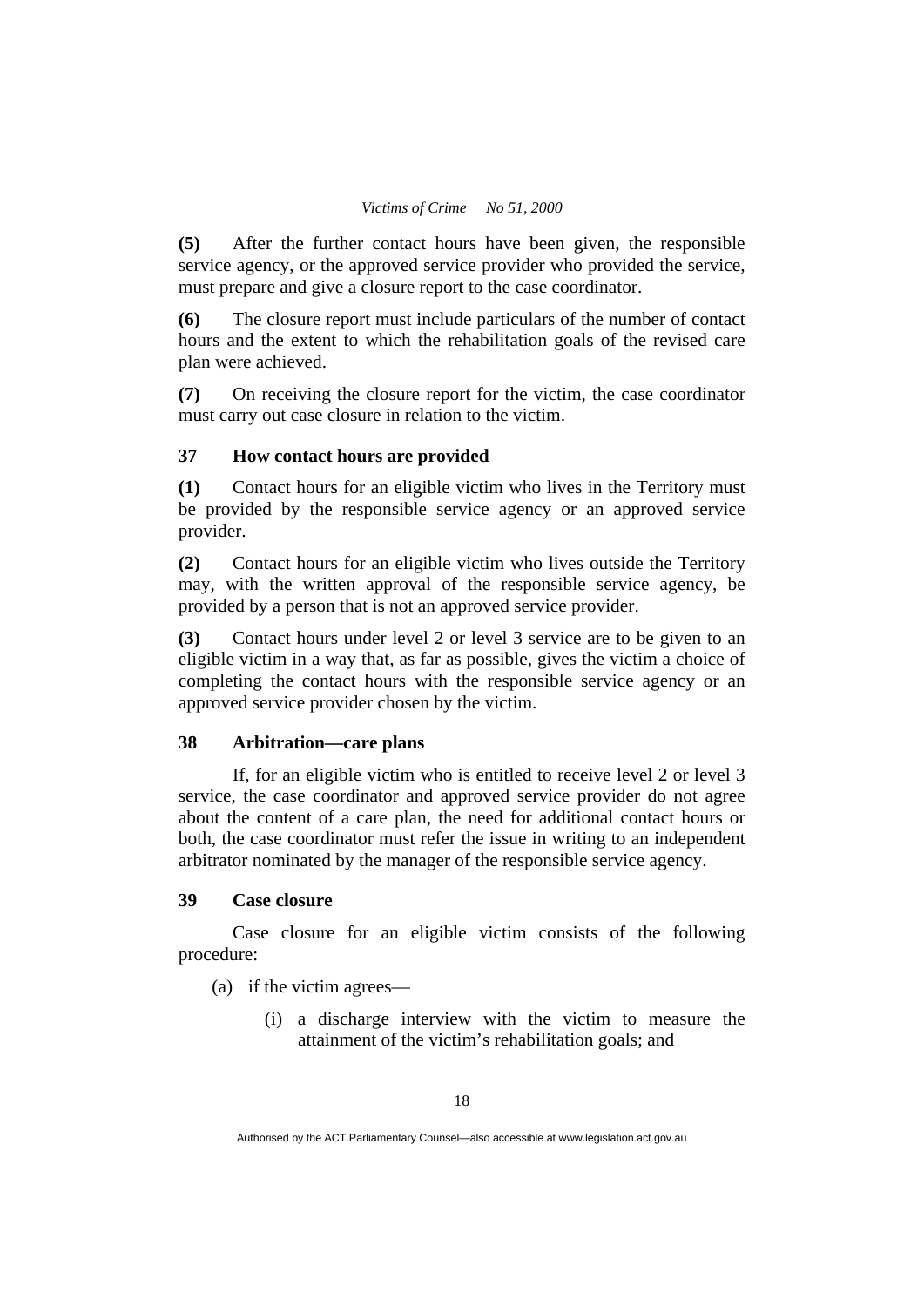- (ii) the completion, by or on behalf of the victim, of a survey to evaluate the services received by the victim;
- (b) the completion by the victim's case coordinator of an evaluation of, and report about, the services provided to the victim.

## *Division 3.4—Service providers*

# **40 Approved service providers**

**(1)** The board may approve service providers for these regulations.

**(2)** The board must keep an up-to-date list of approved service providers.

**(3)** The board may issue guidelines for using service providers that are not approved.

#### **41 Criteria for approval**

The board may approve a person as a service provider only if satisfied that—

- (a) the person—
	- (i) is trained in the provision of services to victims; and
	- (ii) has experience or knowledge of working in a multidisciplinary team environment; and
	- (iii) holds an appropriate policy of indemnity insurance; and
- (b) if the service to be provided is a health professions service—the person is an appropriately qualified health professional; and
- (c) the person has not been convicted of a serious crime; and
- (d) the person meets the guidelines made under regulation 17 (Guidelines) for approval as a service provider for the victims services scheme; and
- (e) the person is capable of satisfying the requirements of these regulations; and
- (f) the person will—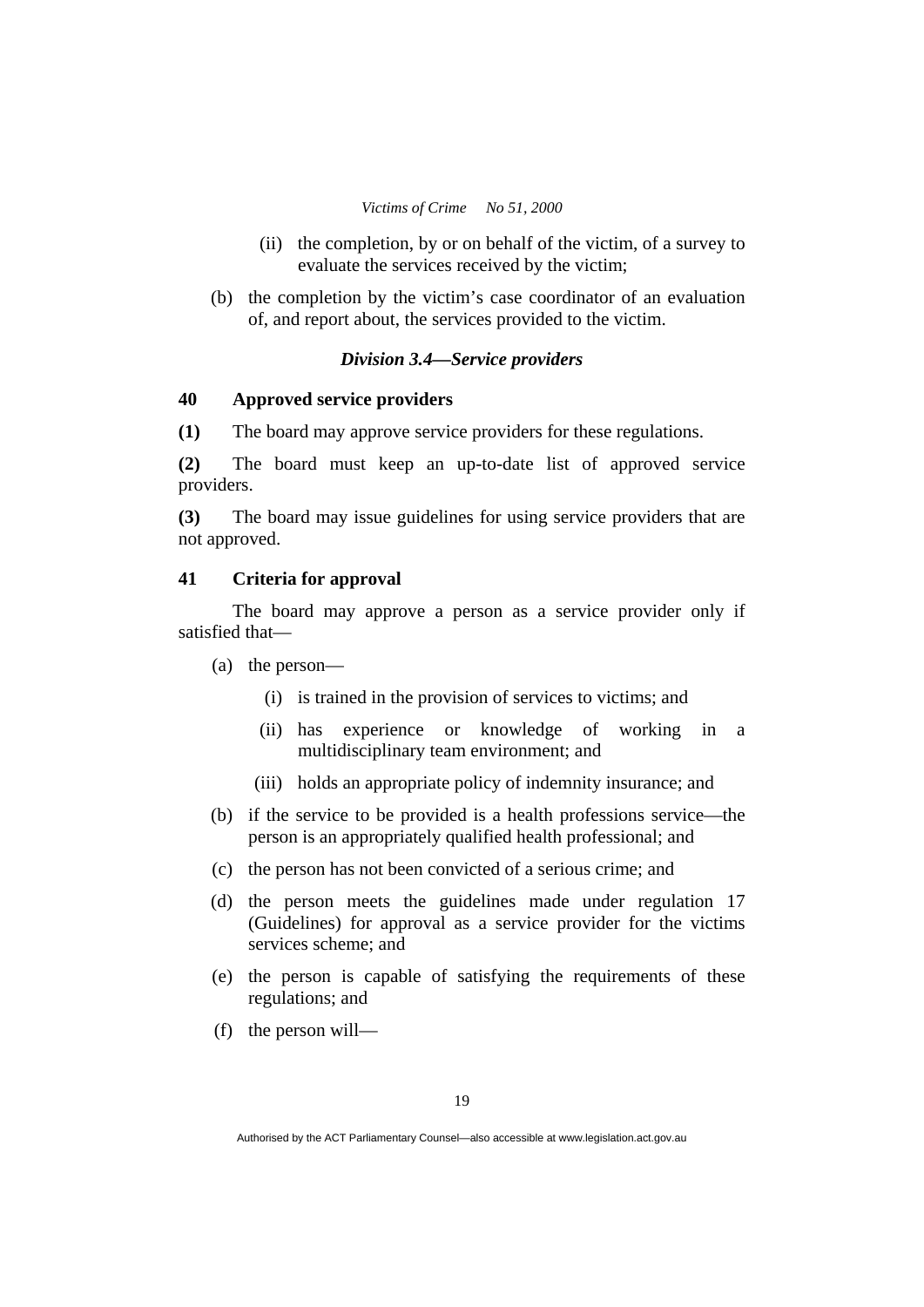- (i) undertake continuing education in the provision of services to victims; and
- (ii) conduct an assessment and evaluation of the services it provides and ensure its services are subject to independent review; and
- (iii) deal with eligible victims in a way that gives proper regard to their dignity, worth, independence, cultural diversity and human rights; and
- (iv) provide services of appropriate quality with respect to safety, risk, health and community care outcomes and the interests of eligible victims; and
- (v) provide services that are consistent with best practice for the particular kind of service; and
- (vi) establish codes of conduct for people engaged or employed by it to promote the highest ethical and professional standards; and
- (vii) ensure premises used by people engaged or employed by it are secure, give eligible victims privacy and comply with occupational health and safety requirements; and
- (viii) take steps to ensure that people engaged or employed by it are familiar with the *Community and Health Services Complaints Act 1993*; and
- (g) the person will not use contact hours for the preparation of reports for use in proceedings.

# **42 Suspension of approval**

- **(1)** The board may suspend the approval of a service provider if—
	- (a) the board is no longer satisfied, based on reasonable grounds, of the matters mentioned in regulation 41; or
	- (b) the service provider is a suspect in the commission of an indictable offence; or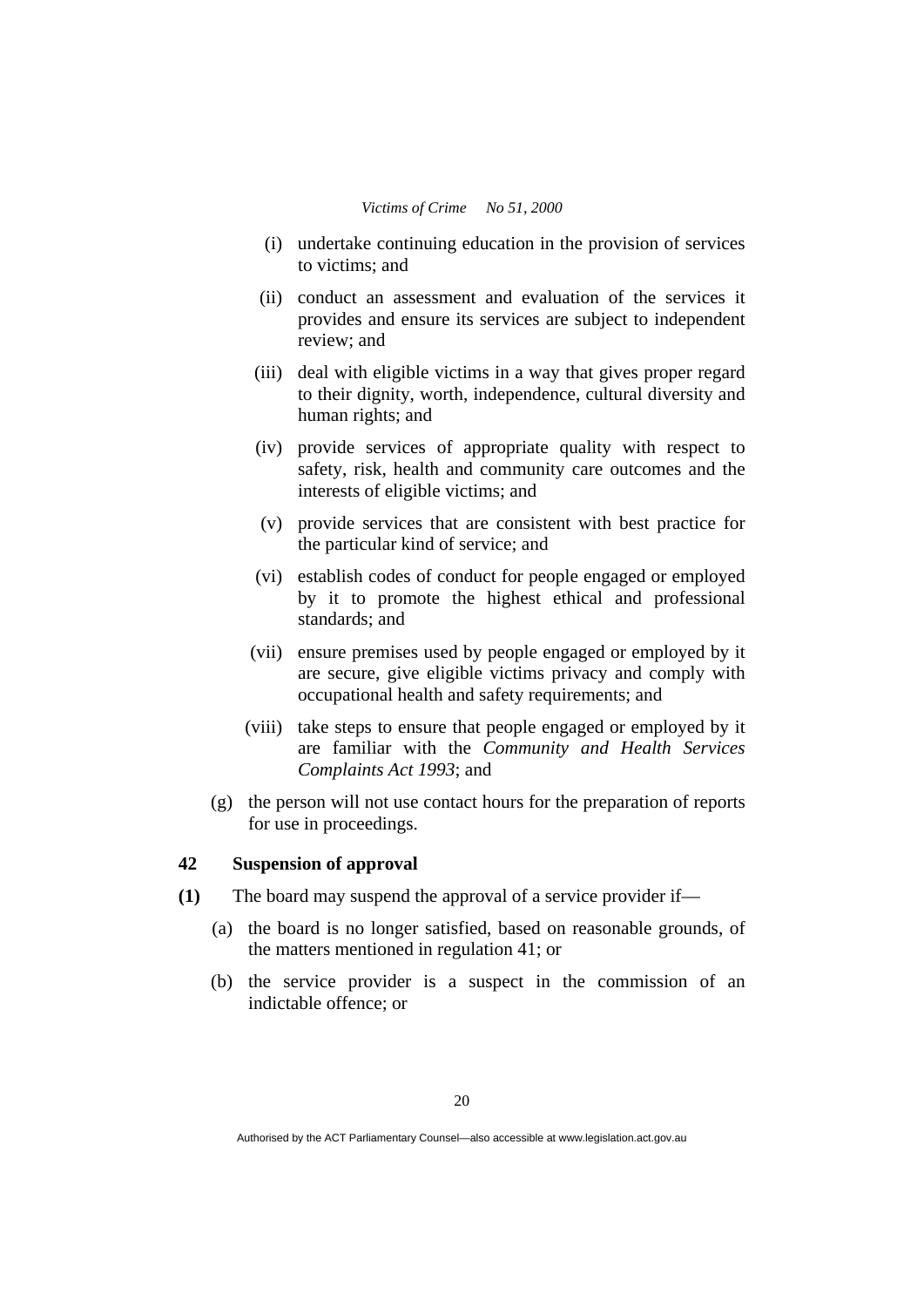- (c) the service provider has been the subject of a complaint to the commissioner and the complaint has not been decided or is upheld.
- **(2)** In this regulation:

if—

*commissioner* means the Community and Health Services Complaints Commissioner under the *Community and Health Services Complaints Act 1993*.

# **43 Cancellation of approval**

The board must cancel the approval of an approved service provider

- (a) on at least 3 occasions, a ground existed on which the board would have been entitled to suspend the approval of the provider; or
- (b) the approved service provider has been convicted or found guilty of an indictable offence; or
- (c) for an approved service provider who provides a health professions service—the provider has ceased to be registered as a health professional.

# *Division 3.5—General*

# **44 Volunteer program**

An eligible victim may use a volunteer program.

# **45 Special financial assistance—statements**

If a primary victim asks the responsible service agency for a statement and certificate under section 27 of the *Victims of Crime (Financial Assistance) Act 1983*, the manager of the responsible service agency must provide the statement and certificate.

#### **46 Notice of decisions**

- **(1)** This regulation applies to a decision of the board—
	- (a) to refuse to approve a service provider under regulation 40 (Approved service providers); or

Authorised by the ACT Parliamentary Counsel—also accessible at www.legislation.act.gov.au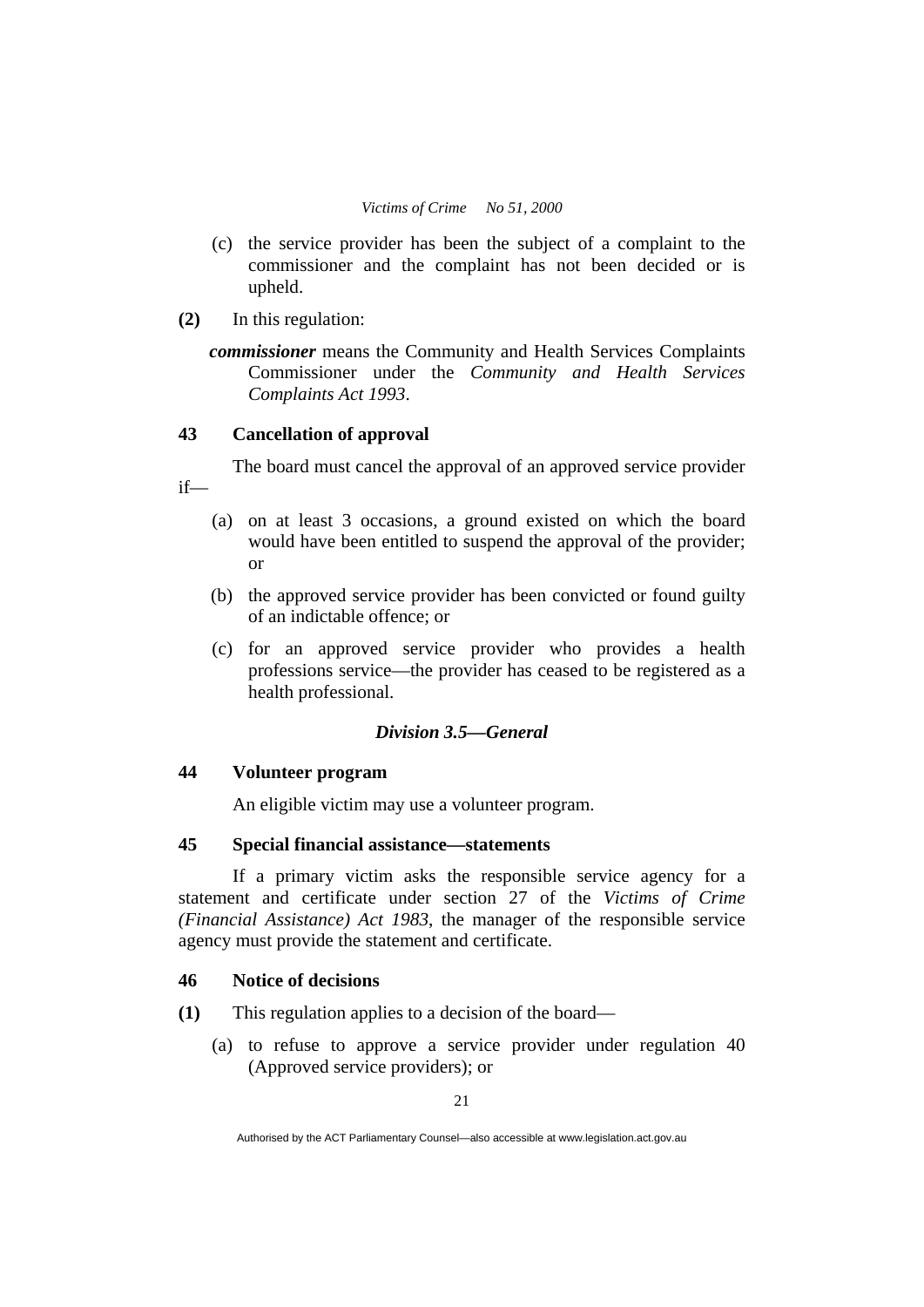- (b) to suspend an approved service provider under regulation 42 (Suspension of approval); or
- (c) to cancel the approval of a service provider under regulation 43 (Cancellation of approval).

**(2)** The board must give written notice of a decision to which this regulation applies to the person affected by the decision.

**(3)** The notice must be in accordance with the requirements of the code of practice in force under subsection 25B (1) of the *Administrative Appeals Tribunal Act 1989*.

# **47 Review of decisions**

Application may be made to the administrative appeals tribunal for a review of a decision of the board mentioned in subregulation 46 (1).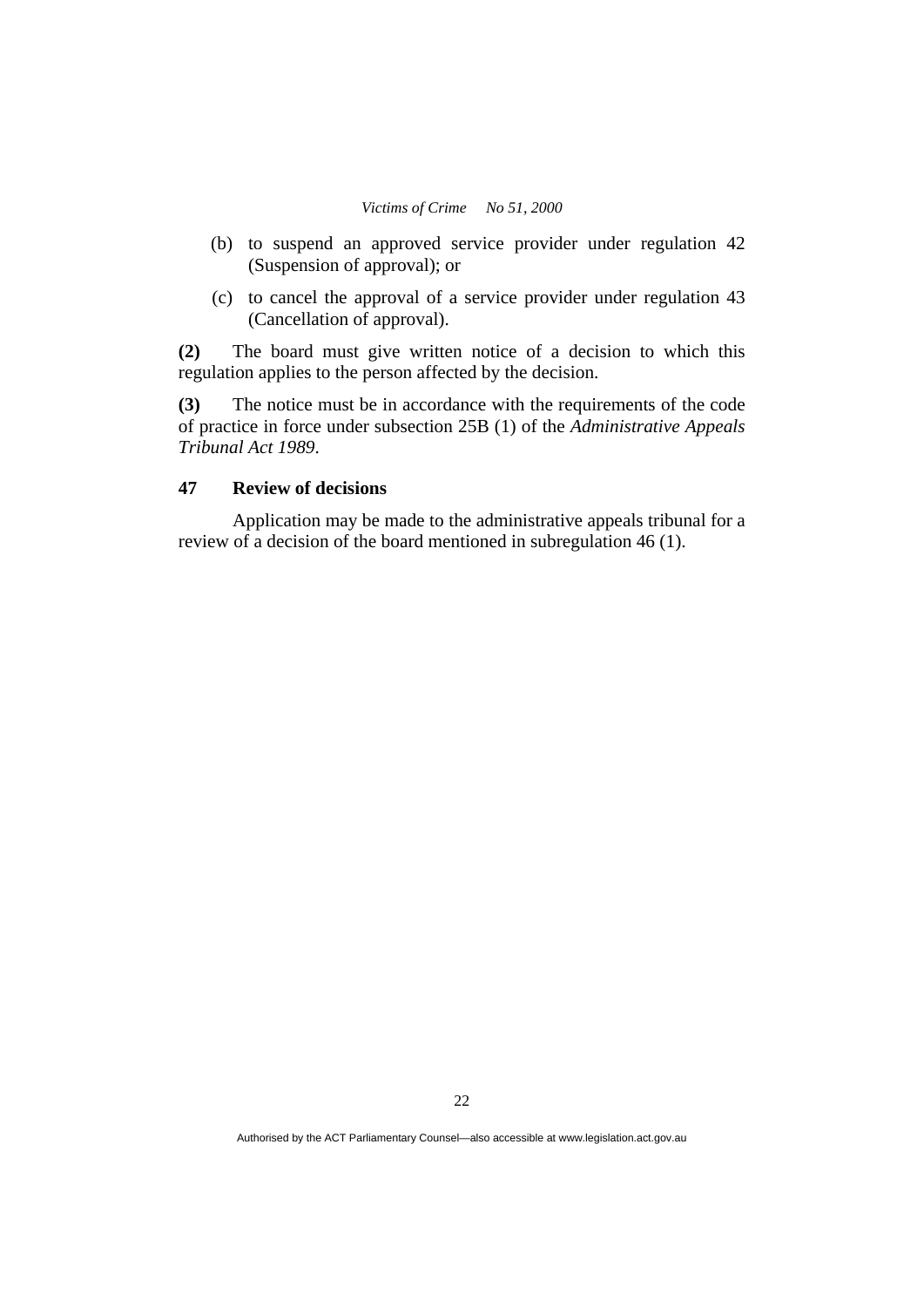## **PART 4—MISCELLANEOUS**

#### **48 Guidelines—volunteers**

The board may make guidelines about the following:

- (a) fixing minimum standards of qualifications or experience for people who volunteer to provide practical assistance and support to victims;
- (b) the experience or knowledge required by a volunteer;
- (c) the undertaking by a volunteer of continuing education in the provision of services to victims;
- (d) the undertaking by a volunteer of training courses about dealing with people from a diversity of ethnic and cultural backgrounds;
- (e) the use of people who have committed a serious crime as volunteers;
- (f) the supervision of volunteers and the conducting of assessments and evaluations of the services provided by volunteers;
- (g) the occupational health and safety of volunteers;
- (h) indemnity insurance for the acts or omissions of volunteers;
- (i) the debriefing of volunteers;
- (j) other matters necessary or convenient to be decided with respect to volunteers.

*Note* Under the *Occupational Health and Safety Act 1989*, s 6, the Minister administering that Act can declare people included in specified classes of people to be taken to be employed by the person to whom their services are voluntary given. The effect of the declaration is that an employer who must take all reasonably practicable steps to protect the health, safety and welfare of the employer's employees must give the same protection to a volunteer.

## **49 Annual reporting authority**

For paragraph 19 (2) (f) of the Act, the coordinator is the annual reporting authority for the victims services scheme.

Authorised by the ACT Parliamentary Counsel—also accessible at www.legislation.act.gov.au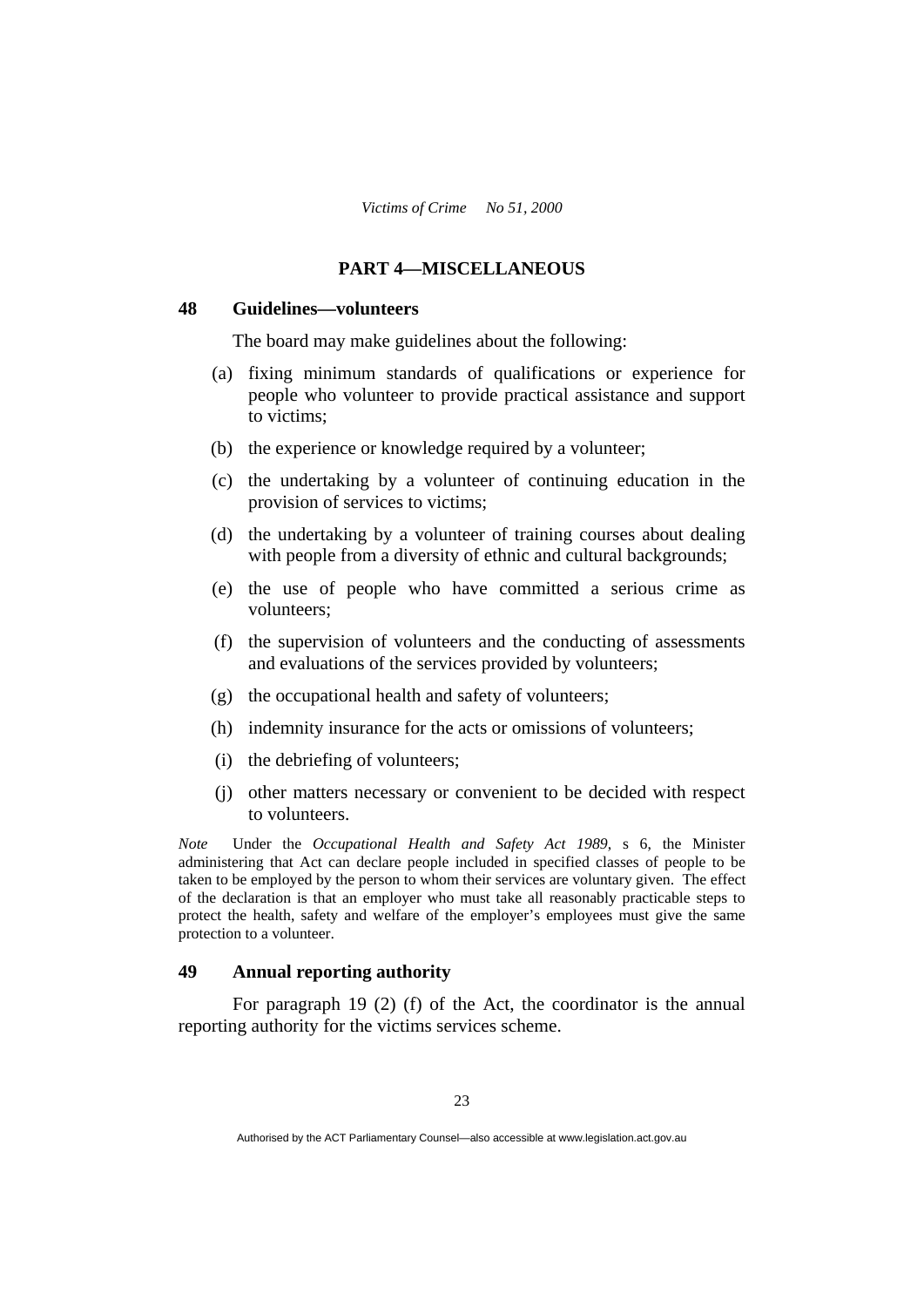## **50 Fees payable for services**

**(1)** The Minister may determine the fees that are payable for services provided to an eligible victim under these regulations by an approved service provider.

**(2)** A determination under this regulation is a disallowable instrument.

## **51 Approved forms**

**(1)** The Minister may approve forms for these regulations.

**(2)** If the Minister approves a form for a particular purpose, the approved form must be used for that purpose.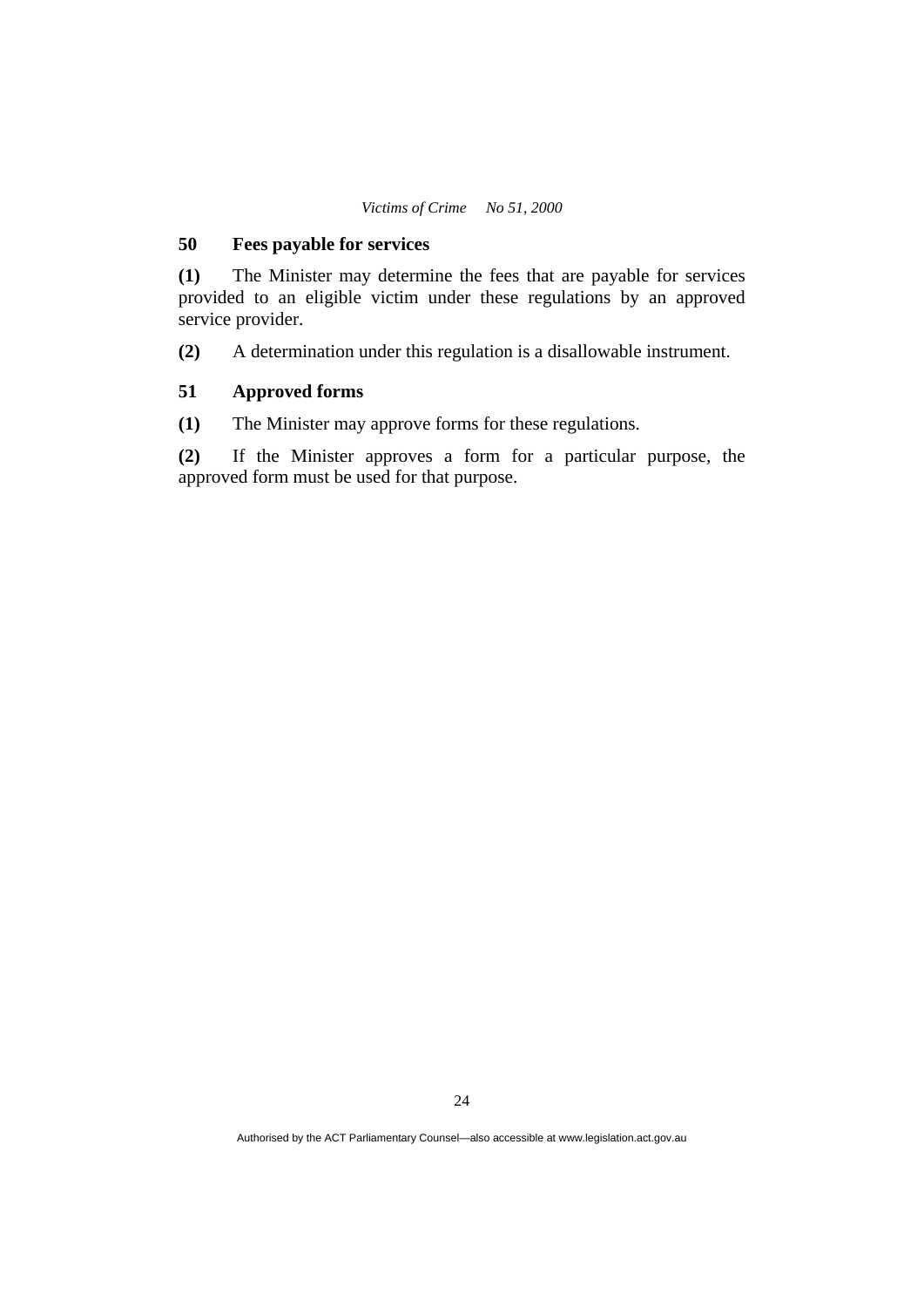# **PART 5—TRANSITIONAL PROVISIONS**

#### **52 Definition for pt 5**

In this Part:

*contract* means the contract between the Australian Capital Territory and the Australian Capital Territory Health and Community Care Service dated 21 December 1999, in force immediately before the commencement of these regulations.

## **53 Repeal**

The *Victims of Crime Regulations 1999* are repealed.

## **54 Case management records**

If the Australian Capital Territory Health and Community Care Service is not the responsible service agency under the victims services scheme, the chief executive of the service must give to the responsible service agency all case management records in its possession relating to its provision of services under the contract.

## **55 Existing approved providers**

A purchaser-approved provider under the contract continues to be an approved service provider until approved under regulation 40 (Approved service providers) or refused to be approved under that regulation.

## **56 Existing entitlements**

 A person who, at the end of the contract, had not received all of the services to which the person was entitled under the contract, is entitled to receive the balance of their entitlement under these regulations.

## **57 Expiration of pt 5**

This Part expires 6 months after it commences.

Authorised by the ACT Parliamentary Counsel—also accessible at www.legislation.act.gov.au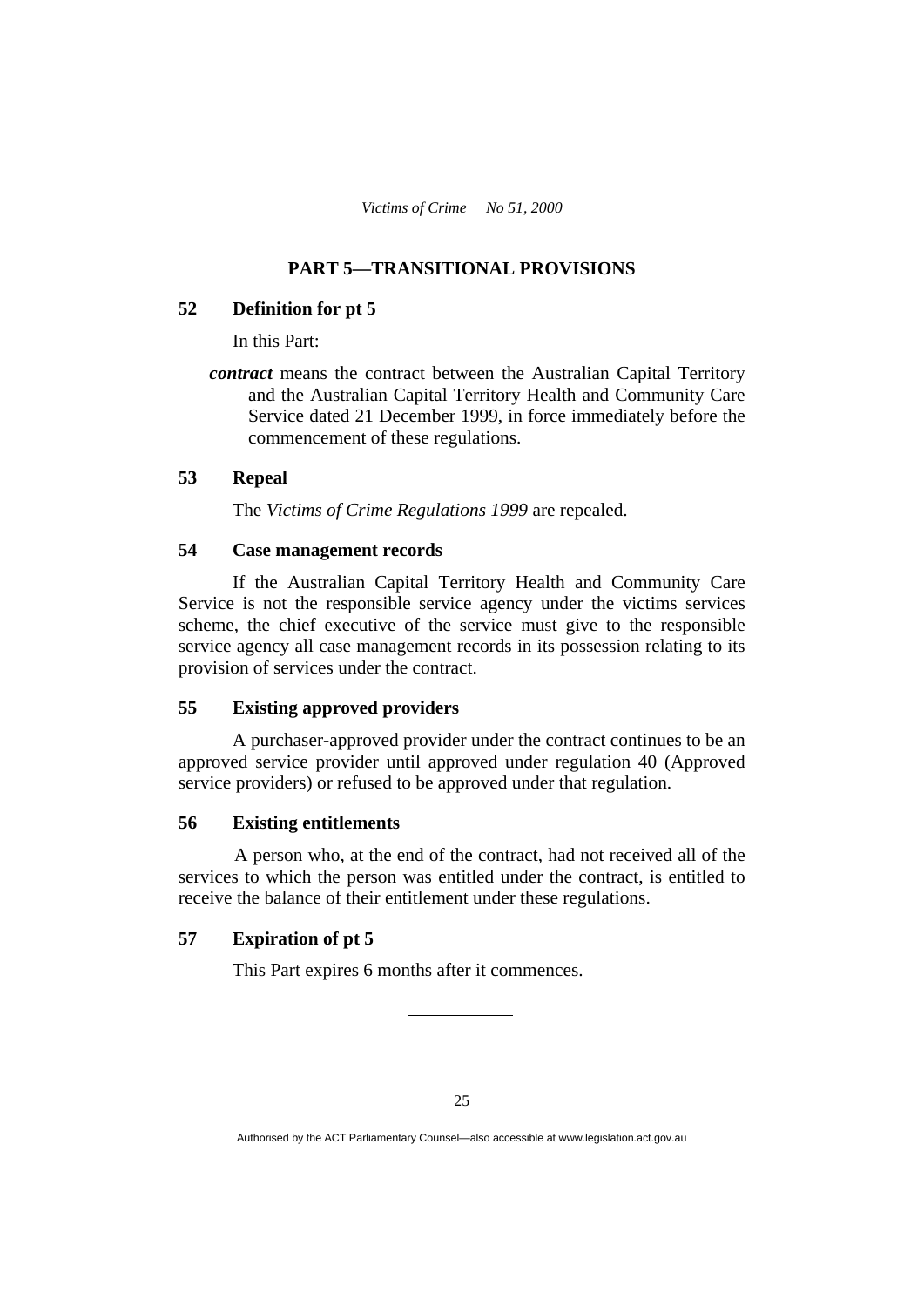#### *No 51, 2000*

## **DICTIONARY** (See reg 3)

- *affected person*, in relation to a reviewable decision—see regulation 25 (1) (Notice to be given of eligibility decisions).
- *AFP member*—see subparagraph 8 (1) (a) (ii) (Appointed members of board).
- *appointed member*, of the board, means a member of the board other than the coordinator.
- *approved service provider* means a person approved as a service provider under regulation 40 (Approved service providers).
- *board* means the Victims Assistance Board.

*chairperson* means the chairperson of the board.

- *committee* means the Eligibility Review Committee.
- *courts member*—see subparagraph 8 (1) (a) (iii) (Appointed members of board).
- *deputy chairperson* means the deputy chairperson of the board.
- *DPP member*—see subparagraph 8 (1) (a) (i) (Appointed members of board).
- *eligible victim*—see subregulation 24 (2) (Eligible victims under the victims services scheme).
- *harm*—see the Act, subsection 3 (1).
- *health member*—see subparagraph 8 (1) (a) (v) (Appointed members of board).
- *health professional* means a person registered under a health professions Act.

*health professions Act* means—

- (a) for psychiatry—the *Medical Practitioners Act 1930*; or
- (b) for psychology—the *Psychologists Act 1994*; or
- (c) for podiatry—the *Podiatrists Act 1994*; or
- (d) for nursing—the *Nurses Act 1988*; or

Authorised by the ACT Parliamentary Counsel—also accessible at www.legislation.act.gov.au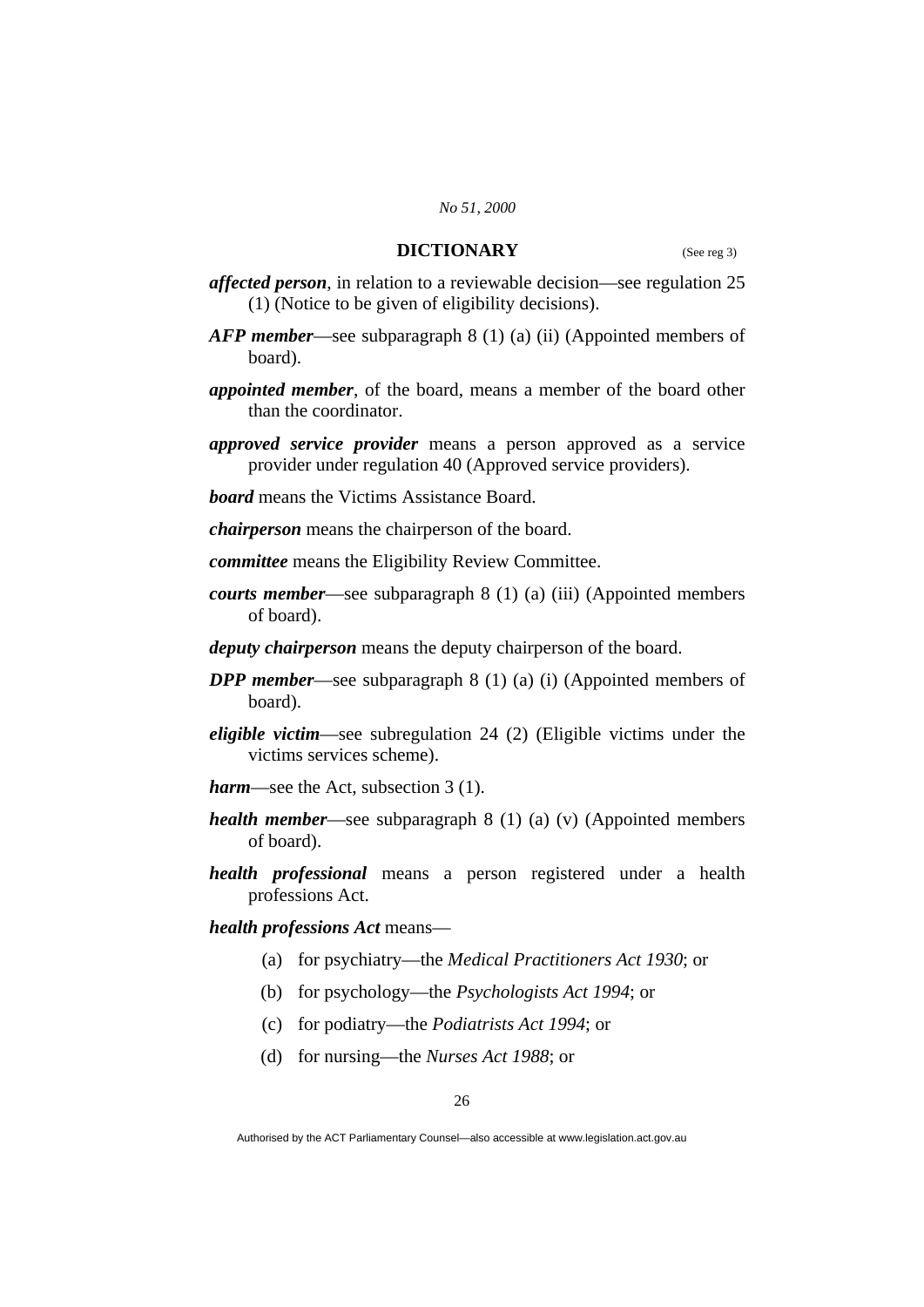# *Victims of Crime No 51, 2000*  **DICTIONARY**—continued

- (e) for optometry—the *Optometrists Act 1956*; or
- (f) for physiotherapy—the *Physiotherapists Act 1977*; or
- (g) for chiropractic or osteopathy—the *Chiropractors and Osteopaths Act 1983*.
- *health professions member*—see paragraph 8 (1) (e) (Appointed members of board.
- *health professions service* means psychiatry, psychology, podiatry, nursing, optometry, physiotherapy, chiropractic or osteopathy.
- *independent arbitrator* means a person approved under regulation 18 (Independent arbitrators).
- *indigenous member*—see paragraph 8 (1) (b) (Appointed members of board).
- *internal reviewer*—see subregulation 26 (2) (Who may apply for internal review of decisions).
- *justice member*—see subparagraph 8 (1) (a) (iv) (Appointed members of board).
- *legal profession member*—see paragraph 8 (1) (d) (Appointed members of board).
- *manager*, of the responsible service agency, means the person in charge of the agency.
- *member* means a member of the board.
- *migrant member*—see paragraph 8 (1) (c) (Appointed members of board).
- *primary victim*—see the *Victims of Crime (Financial Assistance) Act 1983*, section 9.
- *psychiatrist* means a doctor who holds postgraduate qualifications in psychiatry.
- *psychiatrist/psychologist member*—see paragraph 8 (1) (g) (Appointed members of board).

Authorised by the ACT Parliamentary Counsel—also accessible at www.legislation.act.gov.au